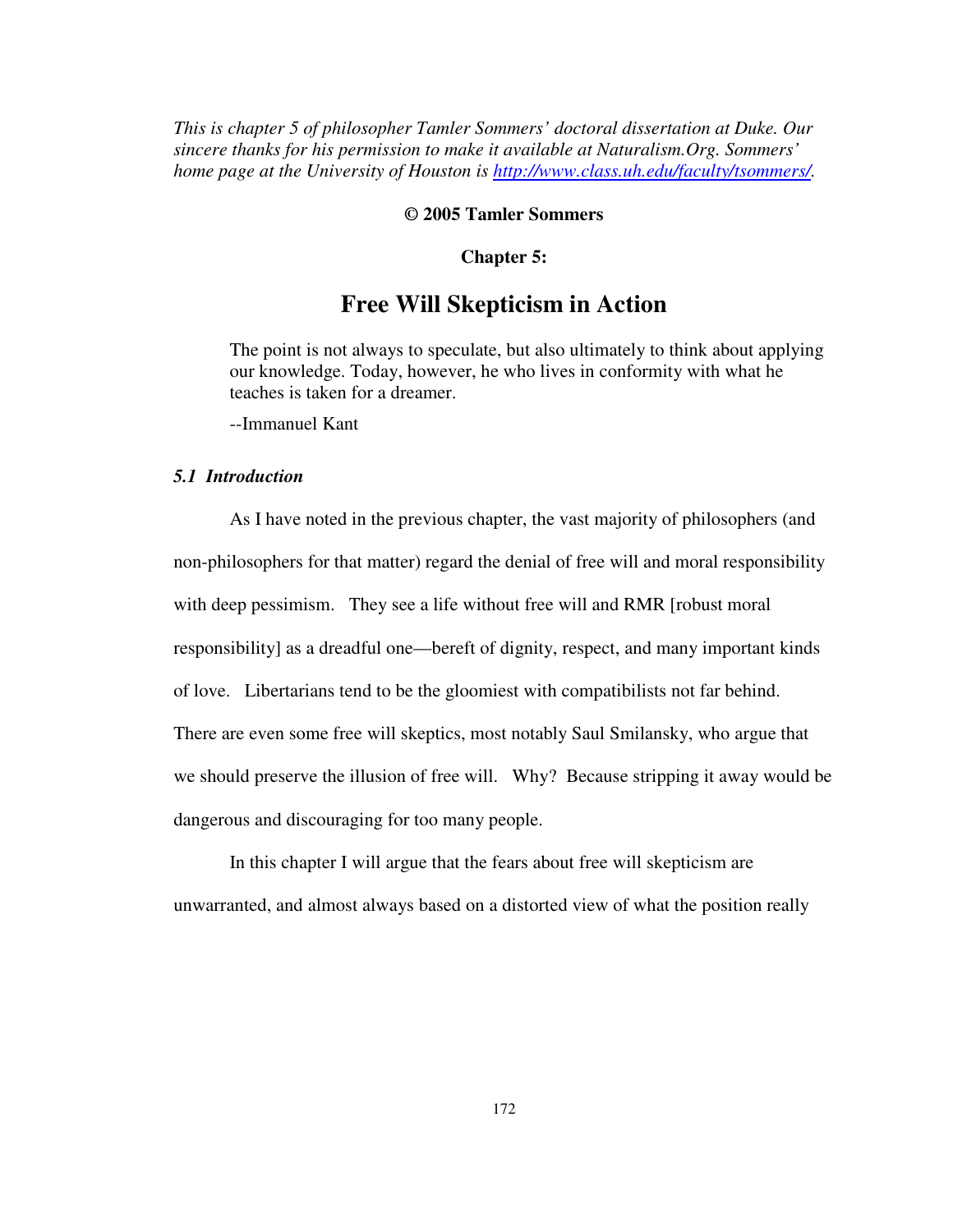entails. Free will skepticism is in many ways a radical view, but it is one that may be adopted with excitement, curiosity, optimism, and good humor.<sup>1</sup>

### *5.2 The Level of the Individual.*

Philosophers and scientists who discuss the implications of free will skepticism tend to look at the matter at the societal level: they ask what might happen to an entire culture that did away with the concepts of free will and RMR. B.F. Skinner, for example, in his books *Beyond Freedom and Dignity* and *Walden II,* presents a detailed examination of what might happen to a social order that based its laws and norms on hard determinist principles. Derk Pereboom, in *Living Without Free Will*, devotes some discussion to the implications for the individual, but focuses the majority of his discussion on how hard incompatibilism would affect institutions such as the criminal justice system. This Chapter will not engage in much speculation or discussion about the societal implications of free will skepticism. This is simply because questions about the individual implications are more urgent. It is indeed arguable that no society (especially in the West) will *ever* fully embrace the notion that we are not free and RMR. Powerful psychological and cultural forces are at work urging us to be realists of these concepts; and most people lack the time, recourses, and the inclination to resist

<sup>&</sup>lt;sup>1</sup> This Chapter will be more conversational in style than the previous ones. Rather than addressing the views of other philosophers in great detail, I will simply present my own view of what becoming a free will skeptic would mean for the individual. I should repeat, however, that Waller, Spinoza, Skinner, and especially Pereboom (in his book *Living Without Free Will*) also provide optimistic accounts of the implications of free will skepticism that are in some ways similar to my own.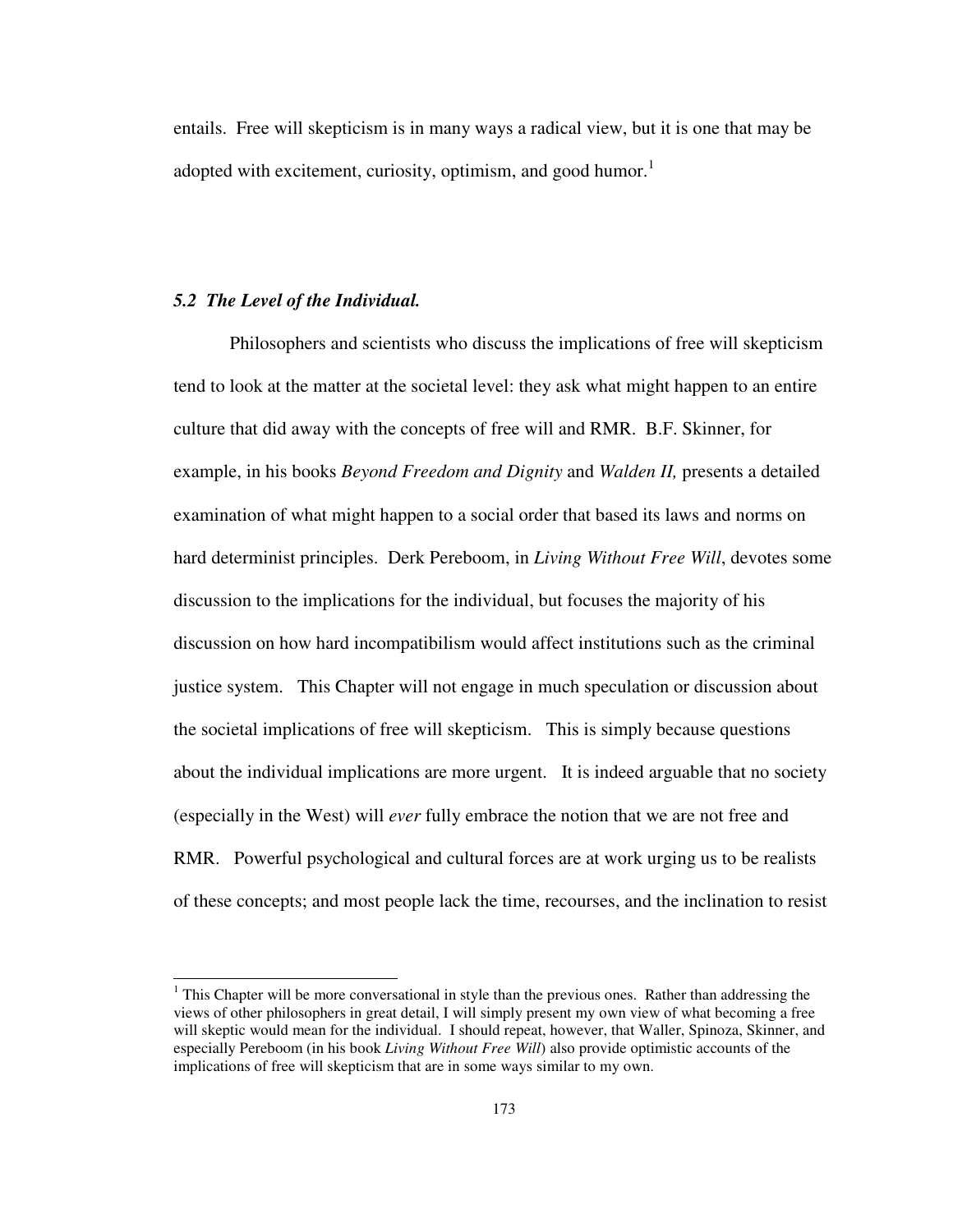them. Individuals, on the other hand, can become committed free will skeptics at any time.

The primary question I will address, then, is how an individual would live his or her life according to the principles of free will skepticism in *today's* world—a world where the notions of libertarian free will, robust moral responsibility, and justified retribution still hold sway—and show little sign of disappearing.

#### *5.3 The Free Will Skeptic as Go-Getter*

One common fear is that denying free will would lead to a kind of paralysis, a diminishing of the desire to achieve. Free will skeptics often hear this question: "if what you're saying is true, why bother getting up in the morning? What's the point of doing anything. Why not just sit at home and watch T.V." This worry, however, is based on the common confusion (discussed briefly in Chapter 2) between free will skepticism and fatalism.

A recent study at San Diego State University can help make this distinction sharp. The study, led by UCSD Psychologist Jean Twenge, determined that "30% of young Americans now believe their lives are controlled by outside forces rather than by their own achievements, as compared to young people in the 60s and 70s. Twenge remarks:

These findings are very disturbing, because previous research found that young people with these beliefs are more likely to be low achievers in school, exhibit delinquent behavior, cope poorly with stress, and become depressed. Our generation has given up. We're looking at 'Generation Whatever,' with many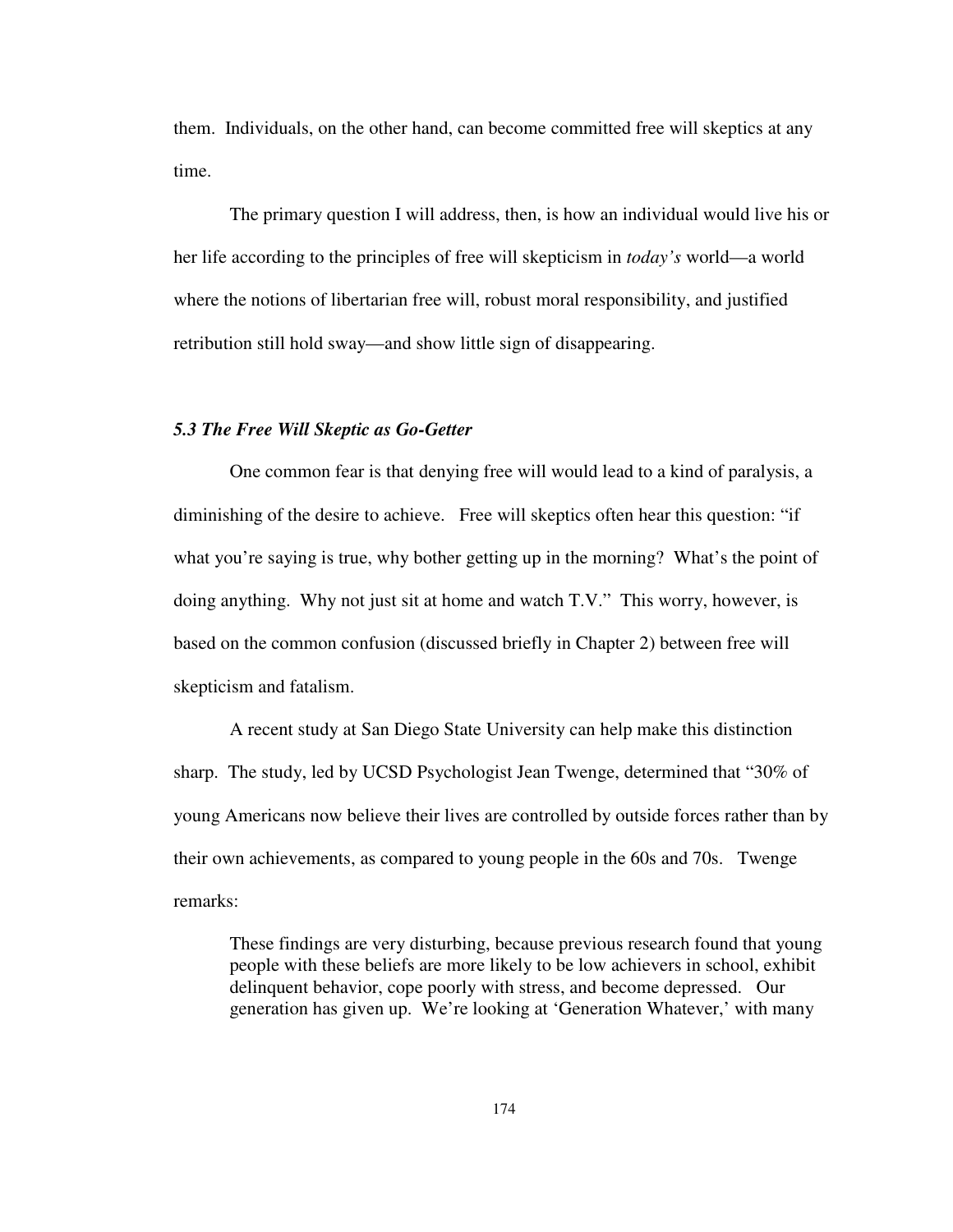kids feeling like they can't make a difference. Most feel that luck is a stronger determinant of their future than their own power to make things happen.<sup>2</sup>

You might think that the free will skeptic would fit right in with 'Generation Whatever.' But in fact, free will skeptics have *no reason at all* to subscribe to the notion that outside forces control their destiny. They have no reason to become low achievers, to reject ambition, nor to believe that their lives will end up a certain way no matter what they do.

 The children and college students in this study are fatalists, not free will skeptics. Fatalism is the stuff of myths, astrologers, new age religion, and Greek tragedy. Consider Sophocles' Oedipus Rex. The Oracle of Delphi decreed that Oedipus would kill his father and marry his mother. *No matter what he did*, this was going to happen—it was his destiny. And that is what happened: he killed his father and married his mother, without, of course, knowing that he was doing it. Along the way, Oedipus made many free choices, many moral choices, choices for which he and the audience believed he was morally responsible. Only *one* thing was set in stone that he would kill his father and marry his mother. And there was nothing he could do to prevent this.

 That is a vivid example of fatalism in action. Note two things about fatalism. First, Oedipus himself has no control over whether he commits the fated acts in question. He does not *choose* to perform them; on the contrary, he tries his best not to do so. The events occur solely as a result of "outside forces." Second, setting aside these two acts over which he has no control, Oedipus seems to have *complete control* 

 $2$  Twenge et al, 2005.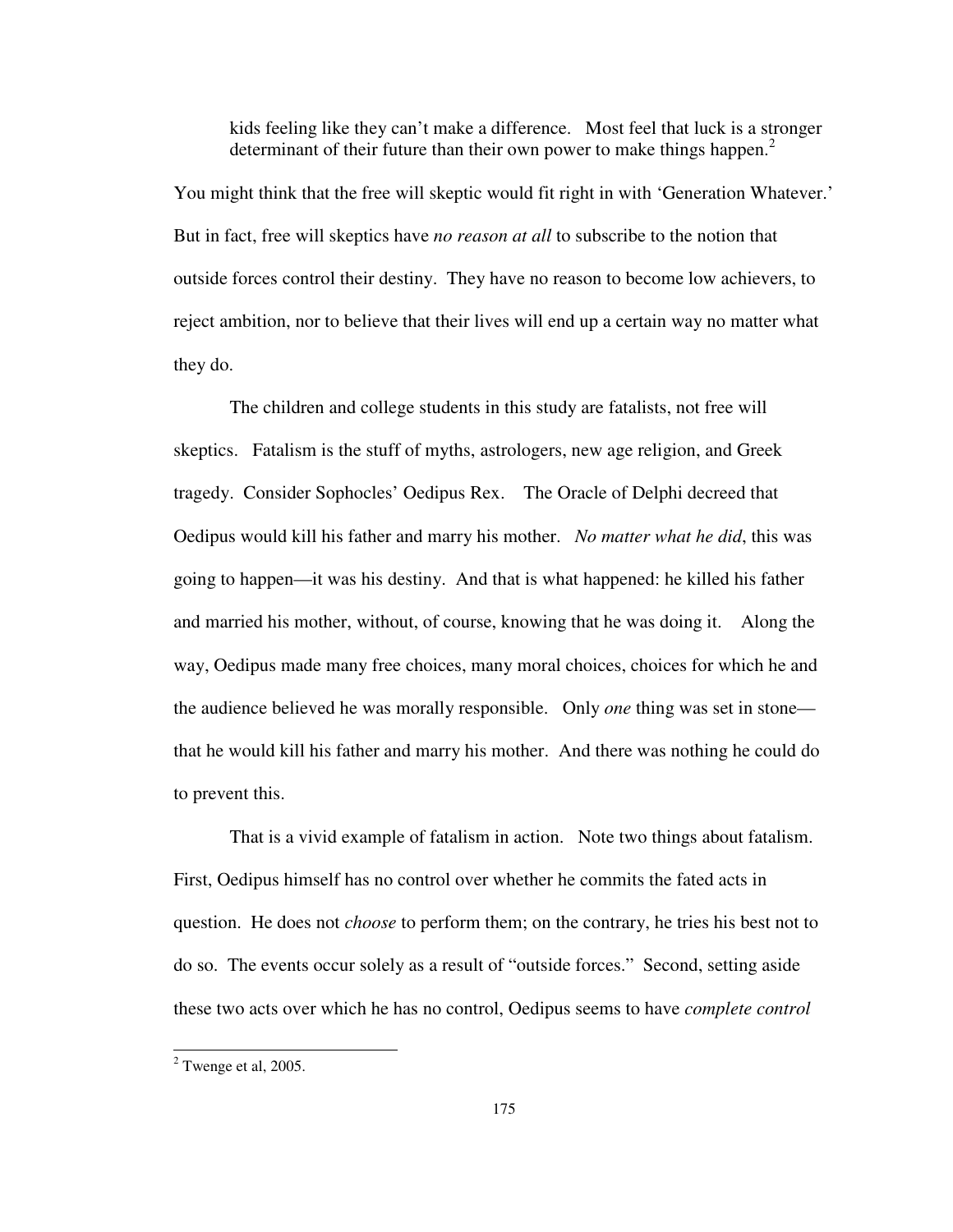over everything else. He seems to the reader or audience completely free and morally responsible in every other respect. Imagine a map in which huge number of different roads all lead to the same place. And imagine that not only are you fully free to choose any of these roads, you're fully free to conduct yourself however you like *on* these roads. The only thing you know for sure is that eventually you'll end up at a single destination. That's fatalism.

 Free will skepticism is both more and less constraining than fatalism. The way in which it is less constraining, however, is crucial. To deny free will is in no way to deny that our choices and decisions have significant causal influence over our destiny. It is true that that the way we end up is ultimately something for which we are not morally responsible. But from this it does not follow that "outside forces" determine our destinies. "Inside forces"—our character, decisions, the energy and discipline we muster, our passion, desire, and intelligence—play a crucial role in determining our futures. The free will skeptic denies that we are RMR for possessing these "inside forces'; he does not deny that these forces exist.

 Jean Twenge, then, presents us with a false dichotomy when she says: "Most feel that luck is a stronger determinant of their future than their own power to make things happen." Her implication is that anything that is controlled by outside forces is a matter of luck whereas anything that is "in our own power" is not. But this is wrong. As I showed in Chapter One, everything that is "in our own power" is *also* matter of luck. Michael Jordon, for example, was lucky to have the, power, the athletic ability, to dunk the basketball from the free throw line. Most people, no matter how hard they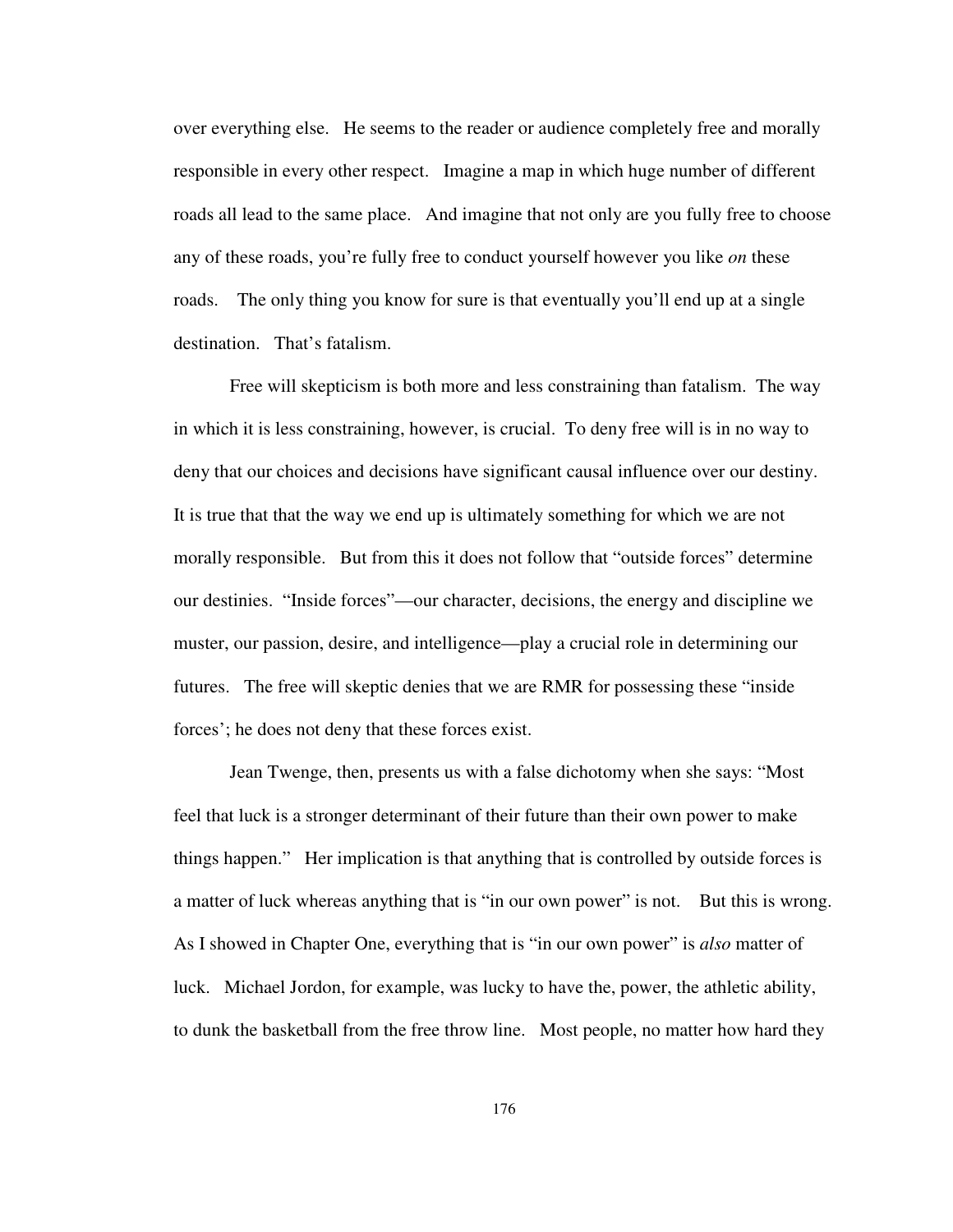train, cannot dunk at all, never mind from the free throw line. Yet this ability was not an outside force. It was an *inside* force, it was within his power.

Of course, the *choices* Jordan made throughout his career were crucial to his success on the basketball court as well. Had Jordan not decided to work obsessively on his game, his jump shot, passing, and defense, he would not be known as the greatest basketball player ever to play the game. One might think that *those* decisions, unlike his leaping ability, were not a matter of luck. *He* made them, he sacrificed, and for this he deserves praise. But for the reasons discussed in Chapter One, we must view all decisions, including those involving "will power" and self-discipline, as ultimately something for which he is not RMR—no more so than the natural ability itself. But this does not mean that Jordon *lacked* will power and self-discipline. On the contrary, he obviously had these traits. What he lacks is *robust moral responsibility* for having them.

The point is that there are at least two varieties of luck that determine our futures. There is *external luck*—winning the lottery, for example, or having parents with friends in high places.<sup>3</sup> And then there is *internal luck*: the talents we possess, the intelligence, discipline, desires, passions, disabilities and so on. These internal factors have enormous causal influence over our futures. We are simply not responsible for the degree to which we possess them nor for how we are able to employ them. Whether the factors are internal or external, they still all come down to luck.<sup>4</sup>

 $3$  Nagel (1982) subdivides what I call external luck into "circumstantial" and 'consequentialist' luck.

<sup>&</sup>lt;sup>4</sup> Out of context this claim might seem to be question-begging, but see Chapter One for a detailed defense.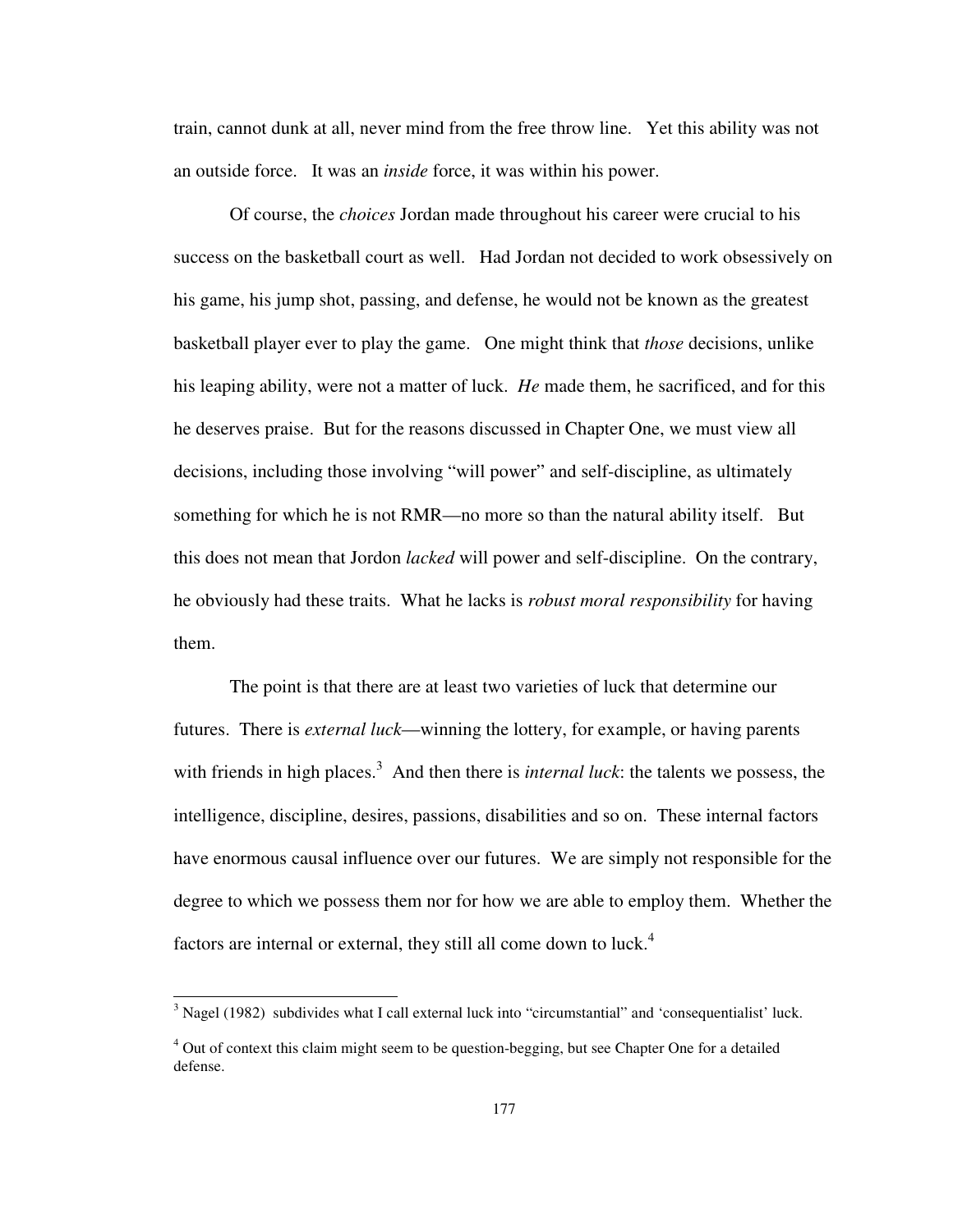So the answer to "why get up in the morning" is easy. Because I have to go to work. Because I want to see my baby daughter. Because my wife and I are going out to a nice breakfast. Because the Red Sox are playing the Yankees and Schilling is pitching. Because I want to write a paper, or a book, or take my dog for a walk. Because I promised myself to build the habit of reading and writing seven hours a day. Because life is fun. None of these motivations is undermined by free will skepticism. (A better question might be: why should we *stay* in bed in the morning. There's a lot to do!) Ambition, the desire to achieve great things, to move up the corporate ladder, to get tenure, to become a great athlete, novelist, lawyer, actor, carpenter—all of these desires are fully compatible with free will skepticism; obviously so, unless one confuses it with fatalism.

 A final objection on this score: Okay, but why should I *want* to be, say, a great novelist if I'm not going to be RMR for all the hard work that such a career requires?<sup>5</sup> Again the answer is easy: because there is an intrinsic satisfaction writing an accomplished novel (never mind all the trappings that come with it—the adulation, book tours, readings, writer's colonies in exotic places). If you are an aspiring novelist and those experiences sound attractive to you, then you have to work to achieve them. That is a simple fact of life. If you are lucky enough to have the talent and discipline to produce a few great books, why would the fact that you are not RMR for your success make any difference? There is a certain vanity involved in this need to be robustly

<sup>&</sup>lt;sup>5</sup> Kane (1996) and Ekstrom (2001), for example, argue that lacking ultimate responsibility for our actions would diminish the value of our achievements.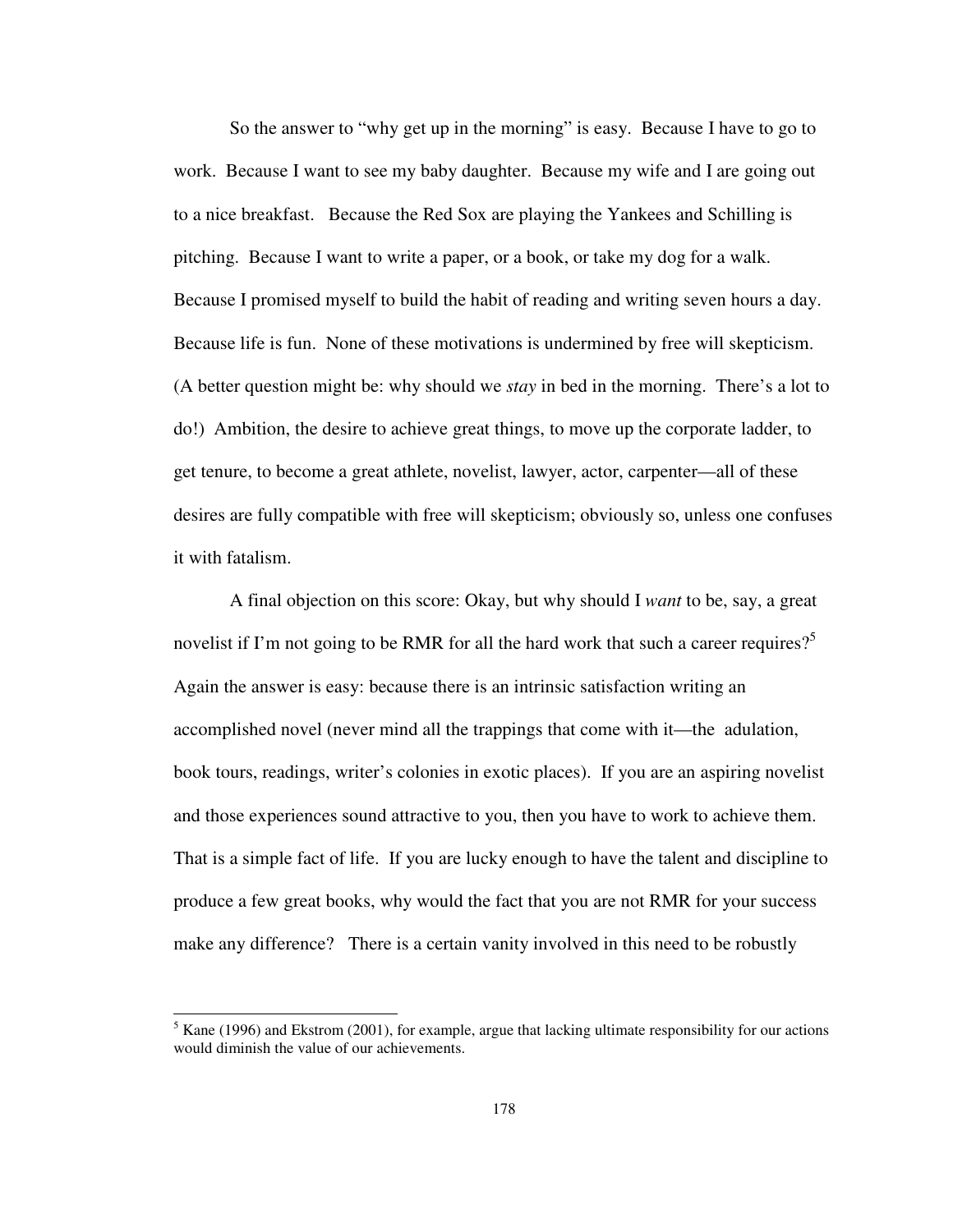responsible for our triumphs. Success may be enjoyed without believing that we are in some fundamental way deserving of it.<sup>6</sup>

 Free will skepticism has many obvious advantages in the workplace as well. One of the major sources of unhappiness in almost every field is the resentment and bitterness we feel towards colleagues or superiors. Career competition brings out the worst in many of us. The best way to handle Machiavellian co-workers is to regard them with the objective attitude. Doing this means not taking any slights or injuries personally, and doing what is best to further our own ends. Free will skepticism allows us to put our troubles and failings (and the failings of others) into perspective—to regard them pragmatically, compassionately, and with a sense of humor. A scheming, hyper-ambitious colleague is likely not very happy himself. We may feel sorry for him that he had the misfortune to turn out this way. And in our less compassionate moments, we can laugh at the folly of placing excessive importance on career advancement. What we won't do is waste valuable time and energy resenting his attempts to harm us.

# *5.4 The Free Will Skeptic and the Villains of History (and of Today)*

-

One of the hardest things to swallow about free will skepticism is the 'exoneration' of brutal murderous tyrants—men (or women) who have overseen the systematic murder of millions of innocent people. Some see this implication of free

<sup>&</sup>lt;sup>6</sup> This same line of argument may be applied to any career, for any person. Not being morally responsible for our success and failure should in no way diminish the desire to attain more of the former and less of the latter.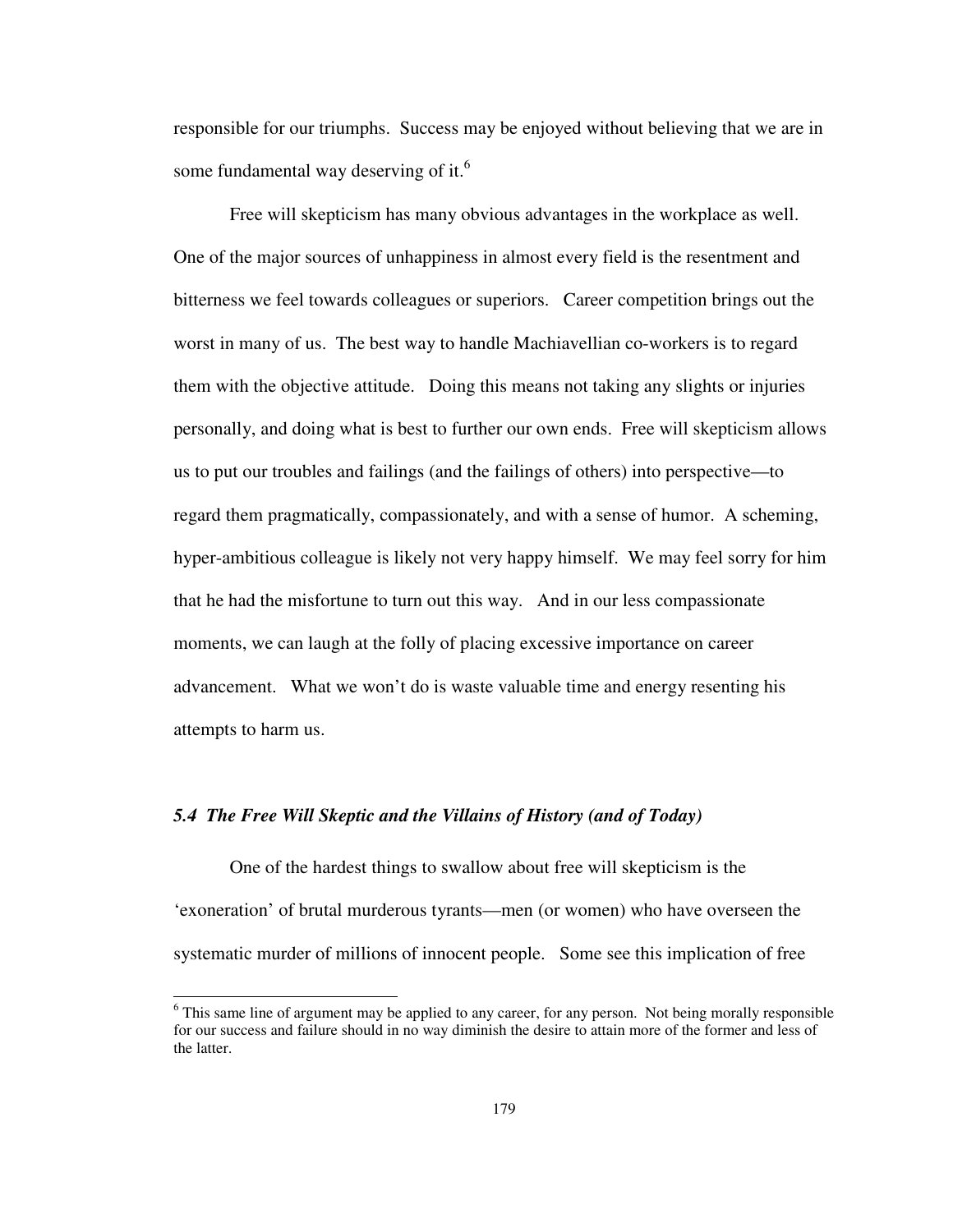will skepticism as a kind of *reductio* argument. ('If what you're saying is true, then Hitler is not deserving of blame for what he did. And we know *that's* not the case.') This, of course, is not a valid argument. It is certainly *possible* that Hitler does not ultimately deserve blame for all the horrifying acts that he committed, however counterintuitive this claim might appear. And in fact this is exactly what the free will skeptic must concede. The LSE argument<sup>7</sup> is not meant to apply to everyone but Hitler. The LSE argument applies to everyone, period.

 Let us take a moment, however, to remind ourselves what this view does *not* entail. All of the following claims are compatible with Hitler not being RMR for the horrors of the Third Reich.

- 1. The acts that Hitler committed were horrific, evil, and wicked.
- 2. If he had been caught, he ought to have been executed in the Nuremberg trials.
- 3. Western Europe and the United States ought to have done everything in their power to stop him.
- 4. (A surprising one, perhaps) The widespread *belief* that Hitler was RMR for his actions may have provided the *necessary* motivation for the leaders and citizens and soldiers of these countries to defeat him. (In other words, if the error theory

 $<sup>7</sup>$  The LSE ("Luck Swallows Everything") argument is presented in Chapter One of the dissertation. It is</sup> inspired by Strawson's "basic argument," a version of which is at http://www.naturalism.org/strawson.htm.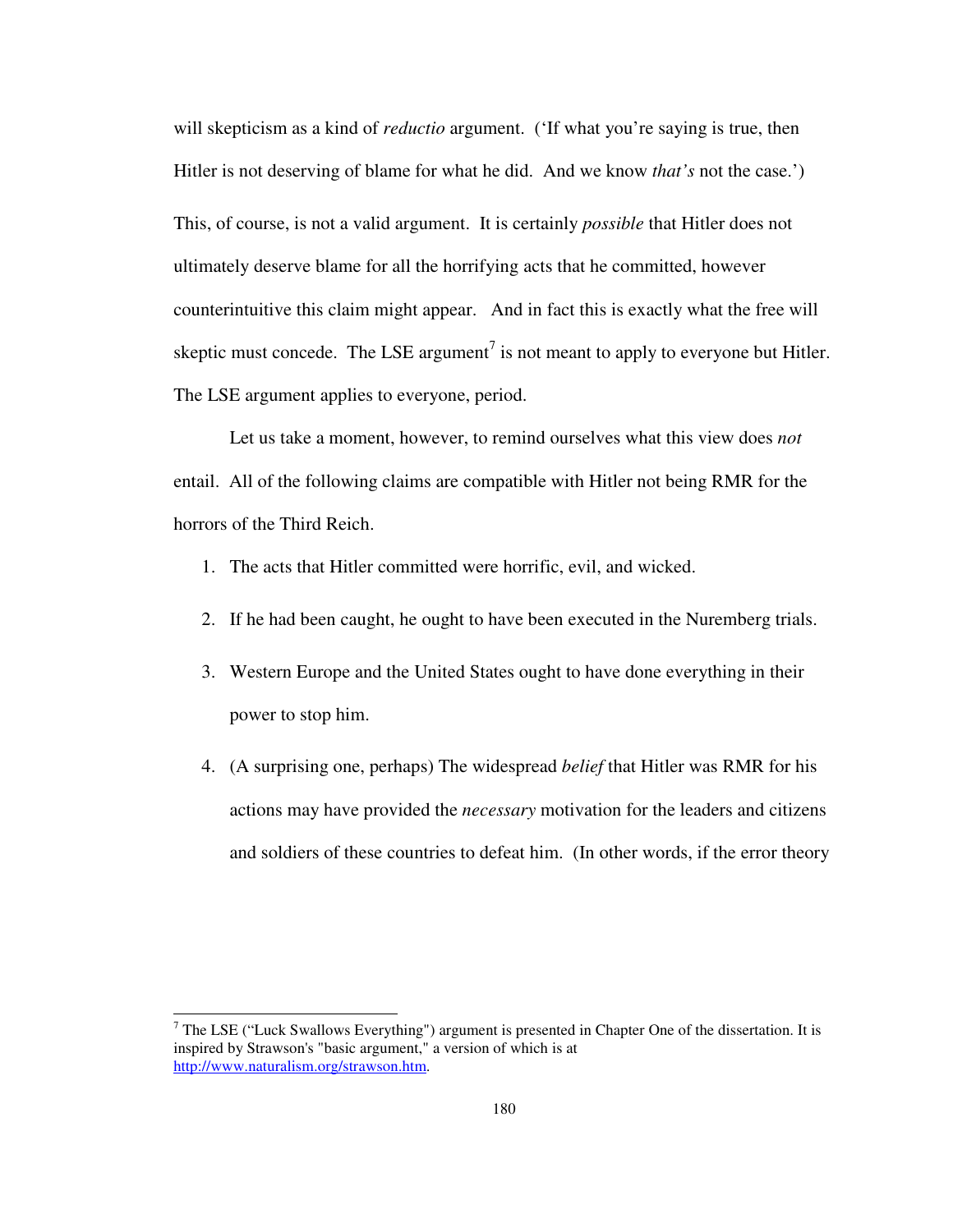I defend had gained widespread acceptance in the early 1940s, then Hitler might have won the war. $^{8}$ )

If all of these claims are compatible with free will skepticism, one might ask what exactly we are saying about our attitude to Hitler? Only this: that in our heart of hearts we must recognize that it was ultimately a matter of very bad luck (both for himself and his millions of victims) that Hitler was the type of person he was. And so even if he had been caught, and put to death in the Nuremberg trials (to discourage other potential dictators), it would not be a punishment that he ultimately deserved.

Incidentally, one of the benefits of taking this attitude towards Hitler is that there will no longer be rampant indignation every time a filmmaker or novelist produces a work that attempts to "humanize Hitler." One sees this kind of reaction all the time. The reaction is irrational for many reasons, not least of which is due to the biological fact that he *was* a human being. Regarding Hitler with the objective attitude, and trying to discover exactly how he became what he was, can help us to prevent future tyrants from rising to power. Examining the culture and environment that helped to shape Hitler from youth to adulthood might quite plausibly give us some important insights as to how such a moral monster can emerge, thrive, and come into power. But this kind of examination requires a dispassionate analysis, one that ought not to be self-righteously attacked whenever it stumbles upon an obvious human virtue that someone like Hitler possessed.

j

 $8$  I am not saying that this claim is true. I have no idea whether it is or not. I am only observing that it is compatible with the truth of free will skepticism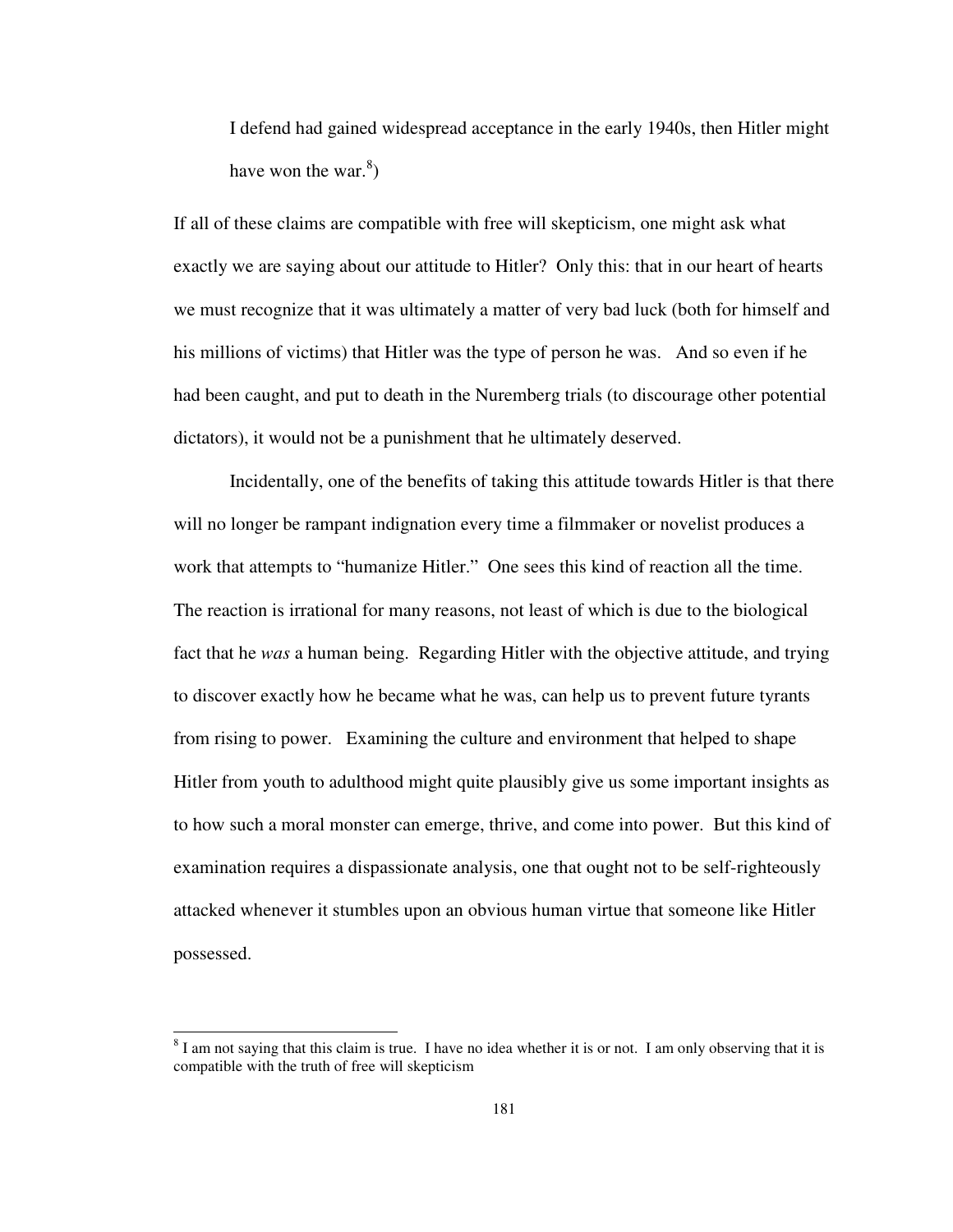Generalizing a little, the free will skeptic will likely view all of the terrible villains of history in this dispassionate way. After a tsunami ravaged Indonesia, resulting in the death of tens of thousand of people, we did not seethe with bitterness towards the tsunami or the earthquake that caused it. More productively, we took immediate measures to prevent such a tragedy from occurring again. The free will skeptic may view someone like Hitler as a tsunami, a terrible tragedy—one that must never be allowed to infect the world again. As for Hitler *himself*, he is worth thinking about to the extent that thinking about him can aid us in the task of preventing another genocide of that scale.

A more difficult question concerns how we should regard contemporary villains, especially if attributing RMR to them will motivate us to act against them. I must repeat that even if it is useful or beneficial to view someone as RMR for their actions, this does not mean that they *are* RMR for their behavior. (A pass-rusher in the NFL might find it useful to regard the opposing quarterback as a child molester, but that does not make it true.) But the question remains: how should we, as individuals, regard someone who is currently threatening our values and way of life?

To answer this question, it will be helpful to return to the normative theory of "sophisticated moral instrumentalism" described in Chapter 2. SMI, recall, proposes that we set ends for ourselves and then try to discover the best means of achieving those ends. Hitler in the 1930s and 40s was a tremendous threat to everything that Europeans were trying to achieve. One did not have to believe that he was deserving of blame in order to support every effort to stop his advances. But what about the United States?

182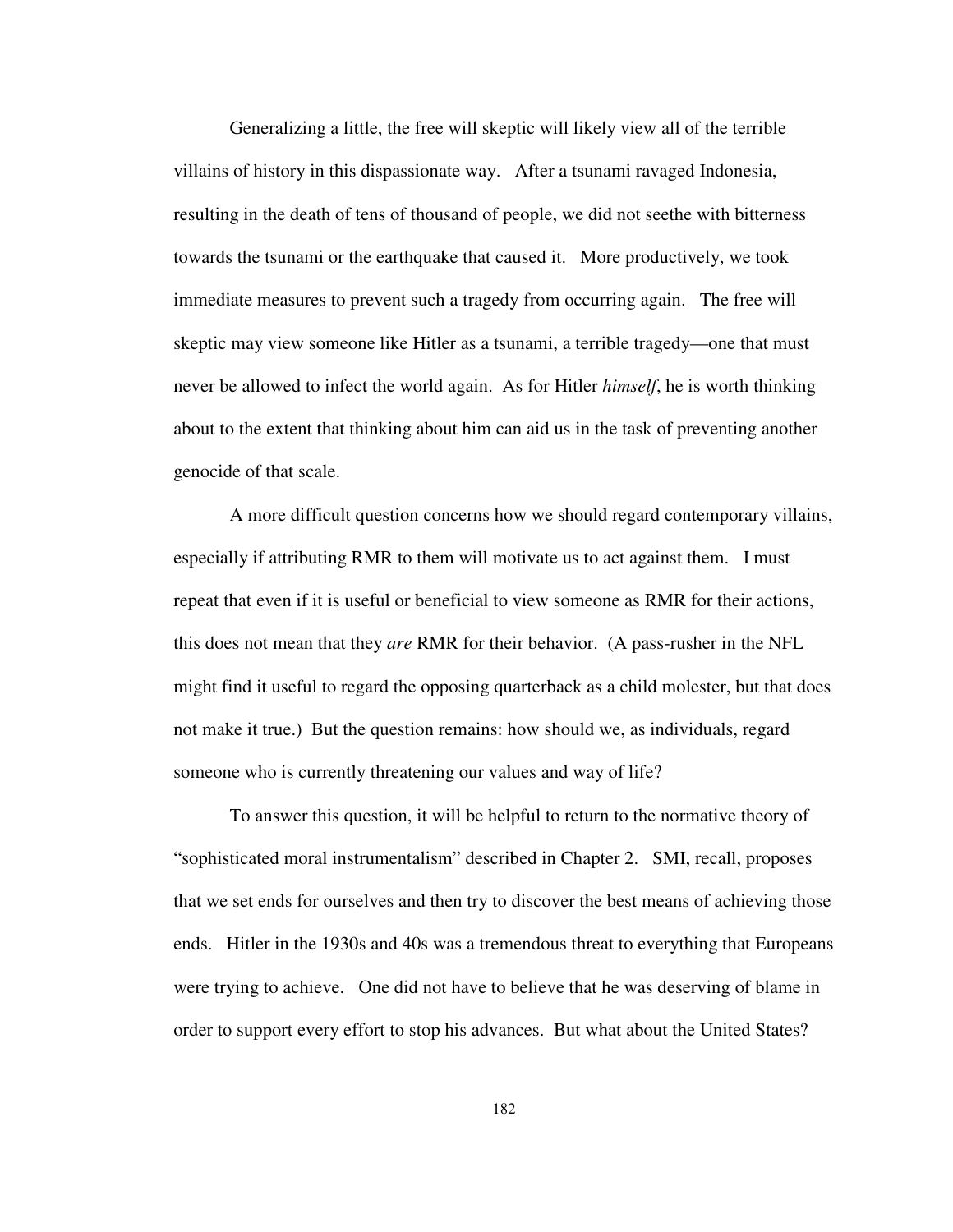Assume, as many did, that Hitler was not a direct threat to the security of our citizens. If we did not believe that he was an evil and blameworthy, would we have had sufficient motivation to sacrifice so many of our own citizens' lives to defeat him?

The answer, I think, is clearly yes. One obvious motivation for defeating the Nazis was to stop the terrible atrocities they were committing—to end the suffering that these atrocities caused. It was not simply to defeat an evil man and bring him to justice. Indeed, one may ask whether bringing Hitler to justice *on its own* could serve as a justification for the sacrifice of even *one* American life. Imagine, the following scenario. The holocaust has been stopped, the Nazis defeated. But now you are presented with the following choice. Hitler can go free to live on an island where he can harm no one else; or he can be brought to trial or killed. The latter alternative, however, would require the sacrifice of an American soldier. No matter what you believe about free will, would such a sacrifice be justified? If you answer no, then you must agree that giving his Hitler his just-deserts could provide very little, if any, *additional* justification for entering the war. As long as we agree that preventing further genocide was worth dying for, then we have all the justification and motivation we need to enter a similar type of war.

This is all well and good, one might object, if you are a citizen; if all you are doing is providing moral or financial support for a war, never getting in harm's way yourself. But what if you are a soldier, one who has to do the fighting yourself? Here, one might say, it is obvious that the assignment of RMR to the enemy is essential for doing what it takes to defeat him.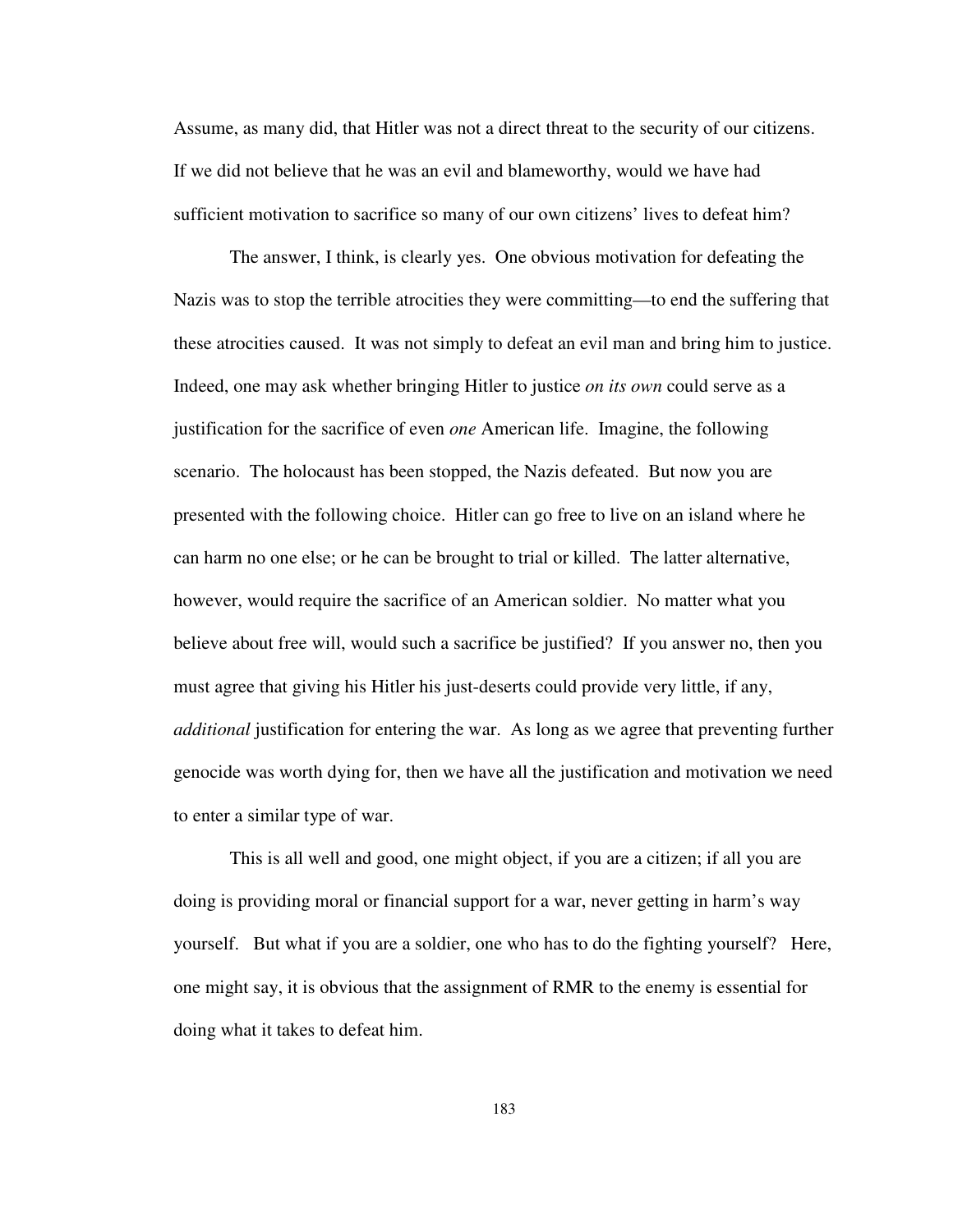Well, perhaps. This is more of a question for psychologists than philosophers. Perhaps a retributive streak is necessary to motivate the type of behavior that wins battles. Again, if this is true, it does not mean that the enemy *is* RMR (recall the passrusher and the quarterback); rather it means that being in error about RMR is an advantage on the battlefield. On the other hand, respect rather than hatred for one's enemy has a long tradition in the history of combat as well. As for the free will skeptic who finds himself on the front lines, one might expect that his visceral emotions would motivate the appropriate behavior. Would these emotions be in some sense irrational? Some of them perhaps. But there is nothing irrational about killing someone who is attempting to do the same to you—even if that person is not RMR for his actions.

#### *5.5 The Free Will Skeptic as Philanthropist.*

-

Another concern about free will skepticism is that it would take away our motivation to be charitable. Without blame and praise and moral responsibility, why sacrifice our own interests to help others? This concern paradoxically prompted Smilansky (1994) to make a rather elegant argument for the claim that there are ethical *advantages* to hard determinism.<sup>9</sup> Why? Because when you know that you are not deserving of praise for charitable behavior, but you do it anyway, then the act has greater moral purity. We can see similar sentiments expressed in major religions. The

<sup>&</sup>lt;sup>9</sup> Apparently, these advantages are not sufficient for Smilansky to promote the widespread acceptance of this view, however.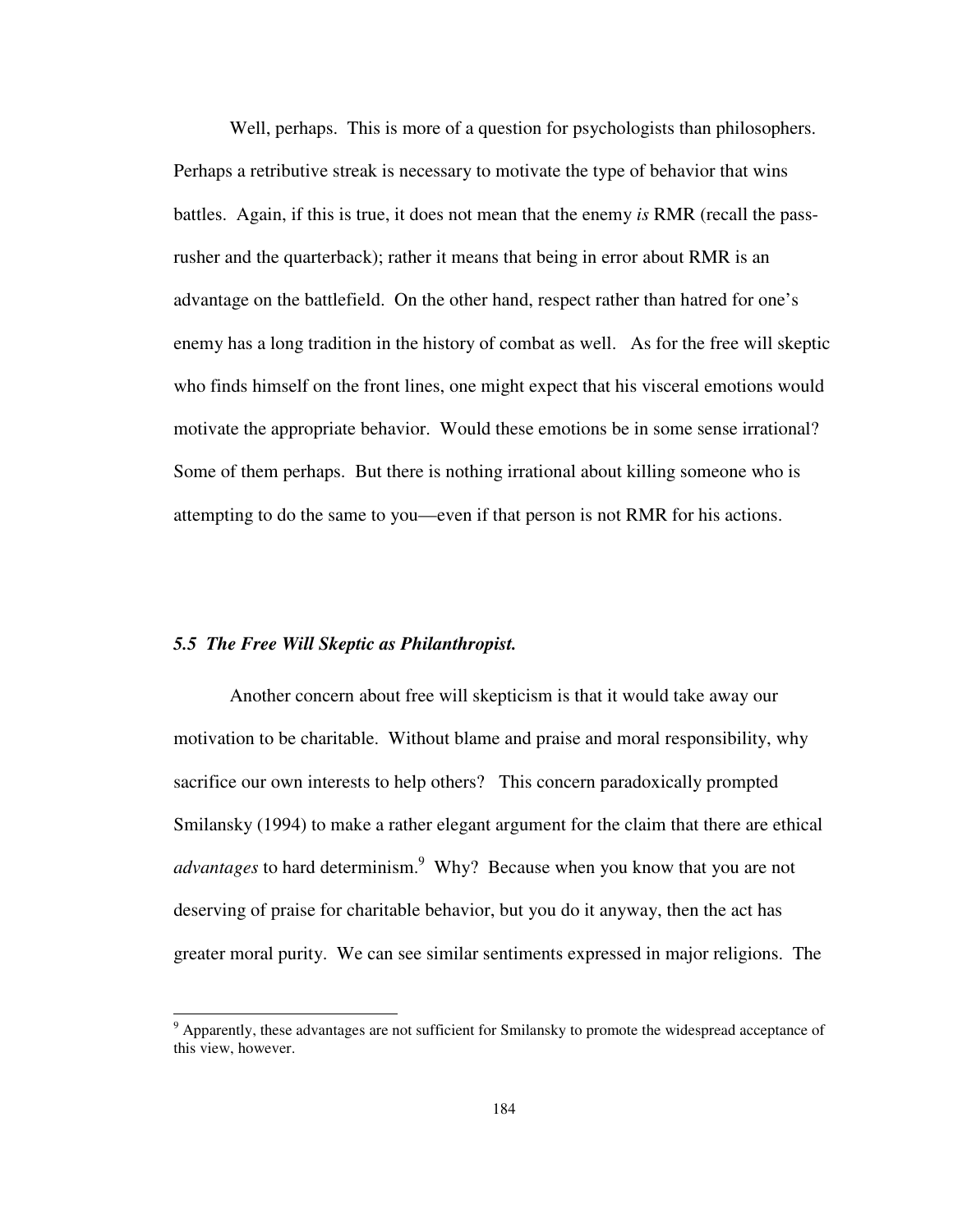Hebraic Talmud, for example, sets forth a hierarchy of *tsedakah*, or charity—the second highest level being one in which the donation is completely anonymous: when neither party knows the other's identity.<sup>10</sup> Just below this is giving when you know the recipient's identity but the recipient does not know yours. The message here is that there is an intrinsic satisfaction and goodness in the act of giving to those need, one that is entirely independent of whether the giver is recognized as a good person, or deserving of praise for being one.

For these reasons, those who see RMR skepticism as a threat to philanthropic behavior are put in a rather uncomfortable position. They must either divorce the goodness of the act from the praiseworthiness of the agent, or they must concede that the desire to be deserving of praise is a significant motivating factor for charitable activity. And there is something rather vain about this desire, something that conflicts with many of the virtues we associate with philanthropy.

 Objection: Vain it may be, but is also a simple fact of human psychology. We need to see ourselves as RMR in order to perform acts that conflict with our selfinterests. We need to view ourselves as praiseworthy in order to sacrifice our selfinterests to help others. Shedding the illusion of RMR would therefore cause us to drastically reduce our charitable donations.

 Response: I won't dispute this claim about human psychology, although I rather doubt that it is an inexorable fact about human nature. Instead I return to the discussion in Chapter 2 concerning Beth and her large donation to the Humane Society. This

 $10$  The highest is (anonymously) helping someone to help himself.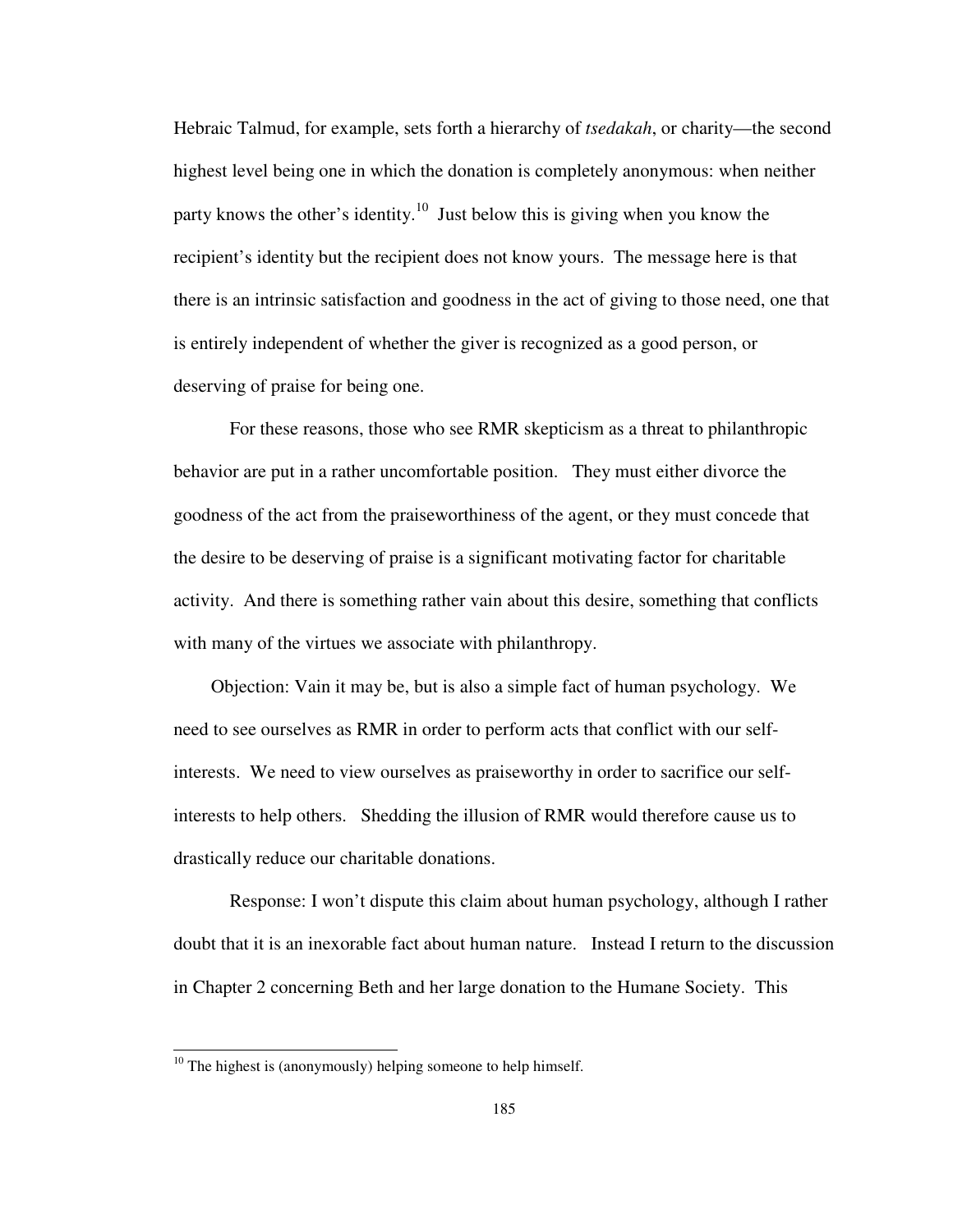charitable act was motivated not by any desire to be RMR for being a good person; rather, it was motivated simply by her desire to see fewer non-human animals suffer. We all see things that bother us out in the world—cruelty to animals, global warming, harm to the environment, homelessness, disease and famine, under-funded schools in the inner city, and much much more. Those who are reasonably well-off have the opportunity to mitigate these misfortunes in a small but significant way. Why wouldn't we want to do so? Those who think that charity requires praiseworthiness take far too narrow a view of human self-interest. A sophisticated analysis of our self-interest would reveal that happiness is not correlated with accumulating the most money over the course of our lives. As Aristotle observed, money is a *means*, not an end in itself. The happiest people we know are likely not the wealthiest. They are the people who have achieved the right balance between generosity, philanthropy, pleasure, and fulfillment. If we desire to reduce suffering, and are able to do so, then it is certainly in our (enlightened) self-interest to donate a percentage of our income to charity. Those who are capable of understanding the arguments against free will and RMR are certainly capable of appreciating this fact about their own psychology. Thus, free will skeptics should not be motivated in any way to decrease their charitable donations.

# *5.6 The Free Will Skeptic as Loving (and Jealous and Resentful) Spouse.*

"Lisa, marriage is a wonderful thing. But it's also a constant battle for moral superiority."

--Marge Simpson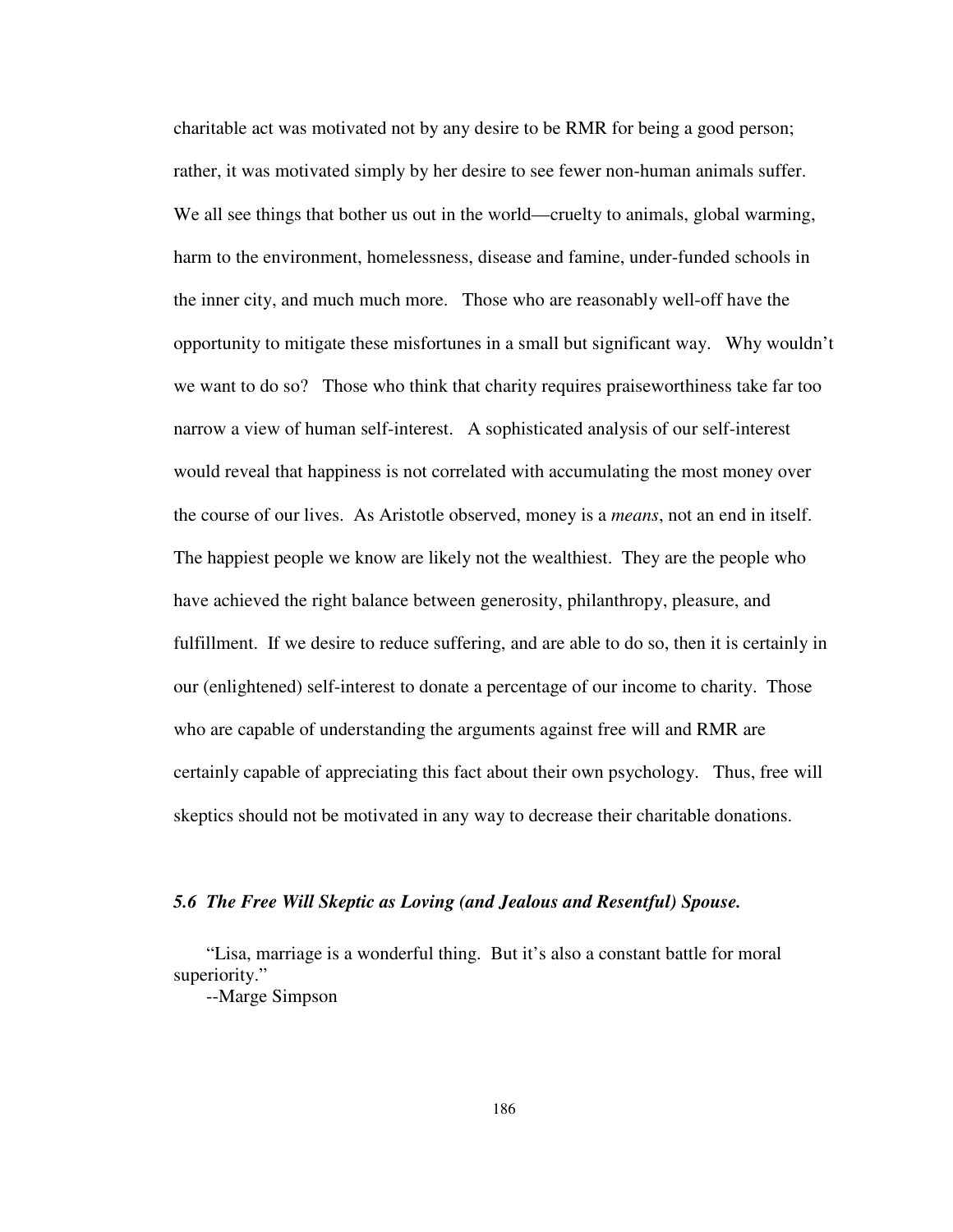In Chapter Four, I discussed in some detail how romantic love is compatible with free will skepticism. What about the darker side of human relationships? As Marge Simpson so astutely puts it, married life contains frequent battles for moral superiority. At times it is easier to believe that Hitler is not RMR for his role in the Holocaust than it is to believe that a spouse is not RMR for failing to unload the dishwasher. P.F. Strawson's "Freedom and Resentment" sheds light on this rather odd psychological fact. If the reactive attitudes ground our belief in free will, then we should expect the belief to be hardest to give up in our closest adult relationships. And marriage and love affairs are the closest relationships of all.

So how should we adjust our behavior, in light of free will skepticism? A longterm relationship features plenty of quarrels, some of which clearly presuppose that we are responsible for our actions in a way that free will skepticism rules out. What should free will skeptics do when they find themselves in one of these quarrels?

I think that the bickering might very well take a different tone. After all, now Sally the free will skeptic doesn't believe her husband is deserving of blame for leaving his underwear on the bedroom floor. Nevertheless, she wants the situation to change. The give and take, the negotiation, the little spates of bitterness, they all may take on a more pragmatic quality. The griping, she now thinks, can serve to move the relationship to where she wants it to be. (Yes, this sounds cold, clinical, calculating. The "strange dark color" looms. But how romantic is free-will-presupposing bickering anyway?) The bottom line is this: anything that has happened in the past is something for which our loved ones are not deserving of blame. But the future is still open,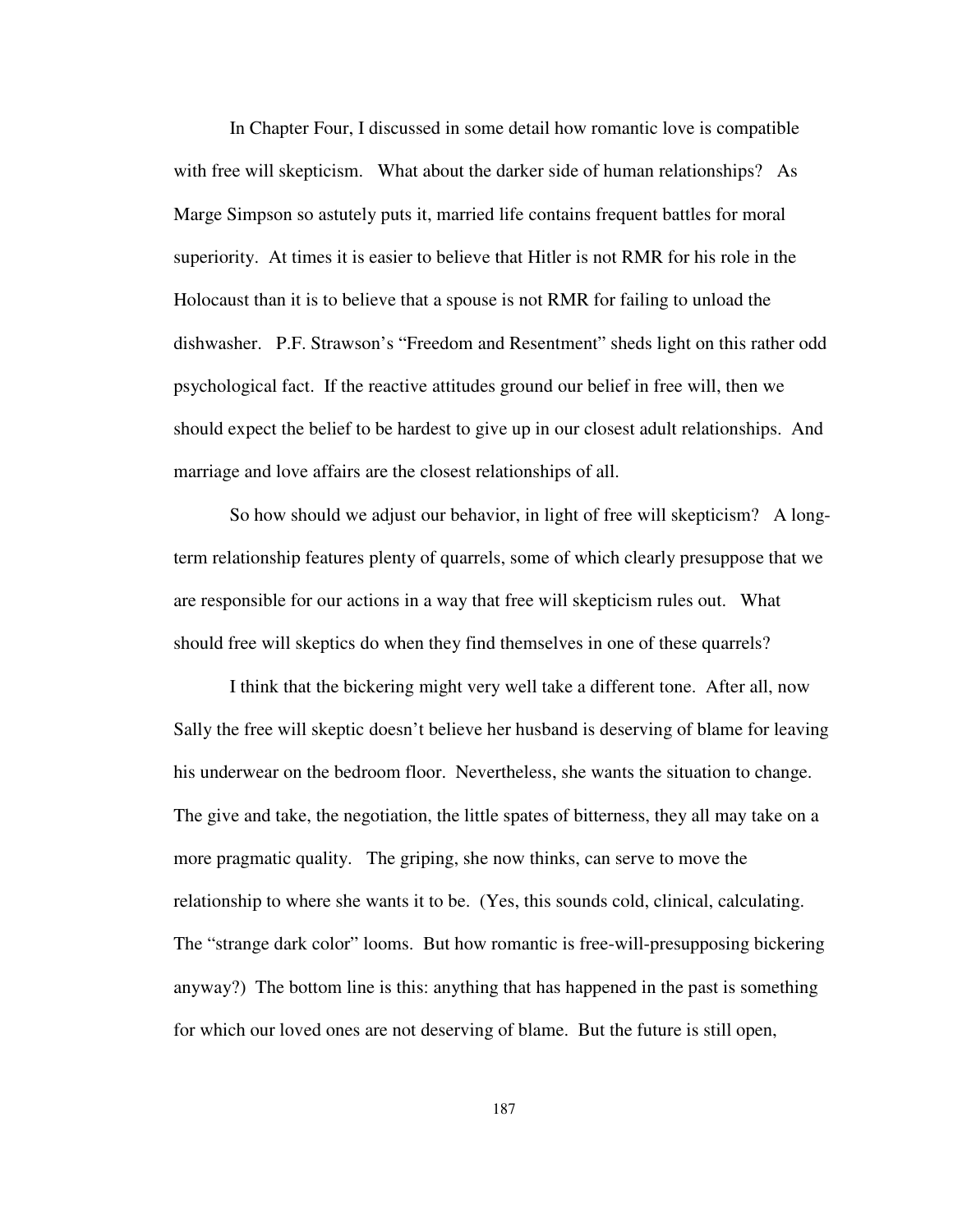epistemically at least, and how we handle our discontents and frustrations will have a causal effect on the way in which we behave in the future. Take-charge-responsibility is important here. Your wife may not have been able, in the strong sense, to refrain from nagging you on Monday, but she is able to refrain from doing it on Friday *if she chooses to do so*. And what you say to her now might very well determine whether or not she does choose to do so.

 Of course, this type of pragmatic attitude is what the Crisis Realists fear the most. Do we now have to talk to one another like we would to a dog or a retarded child? Of course not. I must repeat that one hundred percent consistency is not required—especially when a RMR presupposing attitude will achieve a desired end. Often a snide resentful remark in the heat of the moment will be the best way of making one's point. As long as the resentment is not harbored, not *entertained* to use Paul Russell's useful term, the free will skeptic might let it work its magic in certain small situations. It is only the sustained unexpressed marital bitterness, the type you find in John Cheever stories, that is clearly inconsistent with free will skepticism (and many other reasonable ethical positions, I imagine).

 The situation becomes more interesting when the arguments are about more than who is doing more work around the house. What if temptation calls and we wonder whether or not we can trust our spouse's fidelity? Suppose that a free will skeptic's wife has a handsome subordinate at work, one who is attractive and charming in every way that the poor skeptic is not. What if he starts to get suspicious…and jealous? How will free will and RMR skepticism affect *this* type of situation?

188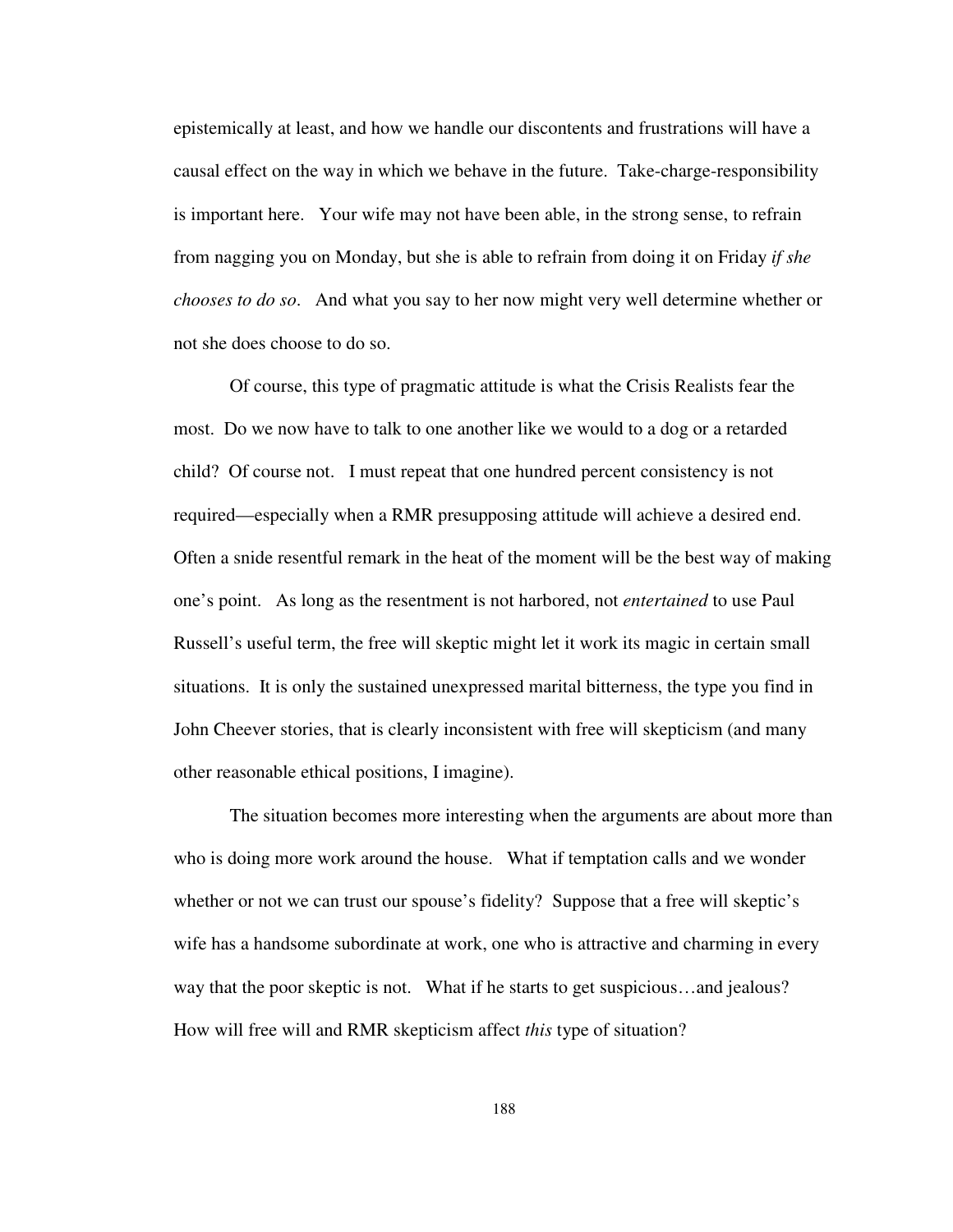Let us examine one of the more famous (albeit fictional) committed free will skeptics, Diderot's Jacques the Fatalist, how he handled a similar situation. At the end of the eponymous novel, Jacques has settled down, and married his first love, Denise. But all is not well. The narrator suggests, in the last passage of the novel, that a cuckolding may be on the horizon:

They have tried to convince me that his master and Desglands have fallen in love with Jacques' wife. I don't pretend to know anything about it. But I am quite sure that in the evening he would say to himself: 'If it's written up yonder, Jacques, that you'll be a cuckold, you may do what you will, my boy, you will be a cuckold. If, on the other hand, it is written up yonder that you won't be, they may do all they like, you will never be a cuckold. Sleep, then, my friend, sleep…"

And he would go to sleep.

Jacques, true to his philosophy, is able to view that prospect of his cuckolding with serenity. He is able to sleep soundly, believing that the matter is already decided on way or the other and that there is nothing he can do to change the outcome. Is this how the free will skeptic should regard the prospect of a looming infidelity?

 By now we should understand that the answer is no. The free will skeptic knows that he can do *plenty* to change the outcome, as long as the deed is not yet done. Jacques is making the fatalist mistake—the mistake of "ceasing to try to get what he wants because he thinks it is already determined whether he will get it or not, in such a way that he can do nothing about it."<sup>11</sup> (Of course, for Jacques it's not a mistake. He's a fatalist.) But our free will skeptic—call him Jack—is not a fatalist. He knows full well that his deliberations and actions can and probably will be part of the causal

<sup>&</sup>lt;sup>11</sup> Strawson, 1986, p. 101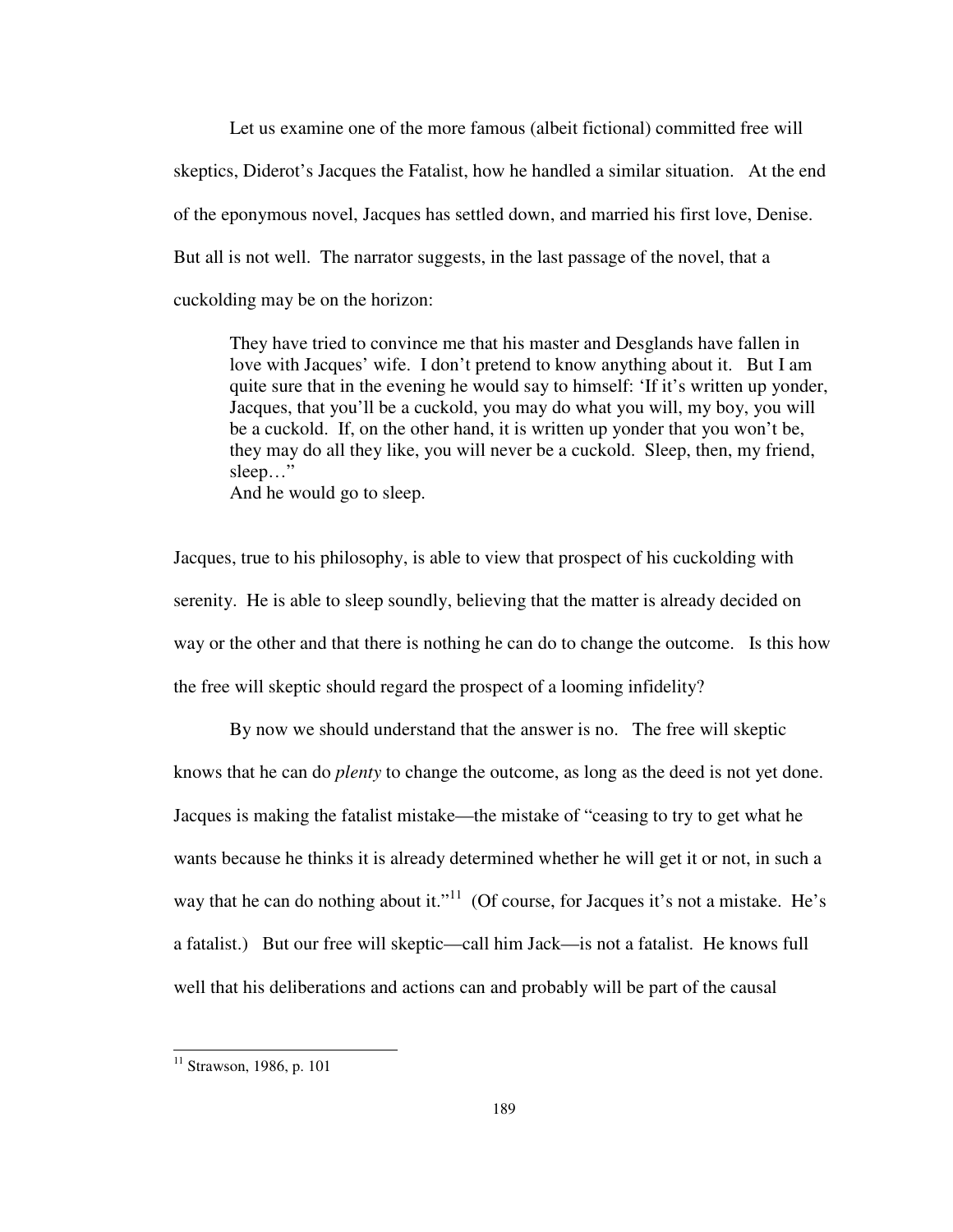process that determines whether or not he'll be cuckolded. Even if he thinks that the act will be determined, both possibilities are still *epistemically* open to him. *Jack* doesn't know how the affair will turn out. And since he knows his own actions will influence his wife one way or the other, it seems he can still toss and turn all night worrying about whether he'll be betrayed, wondering what he might do to prevent the betrayal--all the while being perfectly consistent to his belief that there is no such thing as free will. Even if Jack's wife would not be RMR for choosing to betray him, even though the act might merely be an event, fully determined by antecedent circumstances—the fact is that from Jack's point of view it's an extremely unpleasant event. And he would rather that it did not occur.

So what's the point? Just that the free will skeptic is not obliged to stifle his natural emotions. One can deny free will and still be a jealous husband or wife. So now you might think: is there *any* kind of difference between a free will skeptic and us regular folk? The answer is yes—there's a big difference. To see that, suppose the deed *is* done. Jack's wife and the ambitious sweet-talking subordinate are seen leaving the Christmas party together and word gets back to him. Our free will skeptic is now officially a cuckold. At first, no question, he will have reactive attitudes coming out of his ears. Men, if you believe the evolutionary psychologists, are naturally disposed to experiencing violent fits of jealousy when it comes to their wives (to prevent us from wasting valuable resources raising other people's children). No matter what his personal philosophy, Jack will be angry, hurt, resentful, seething with hatred, all of it. But after a few days of reflection, what happens? Maybe Jack understands the act of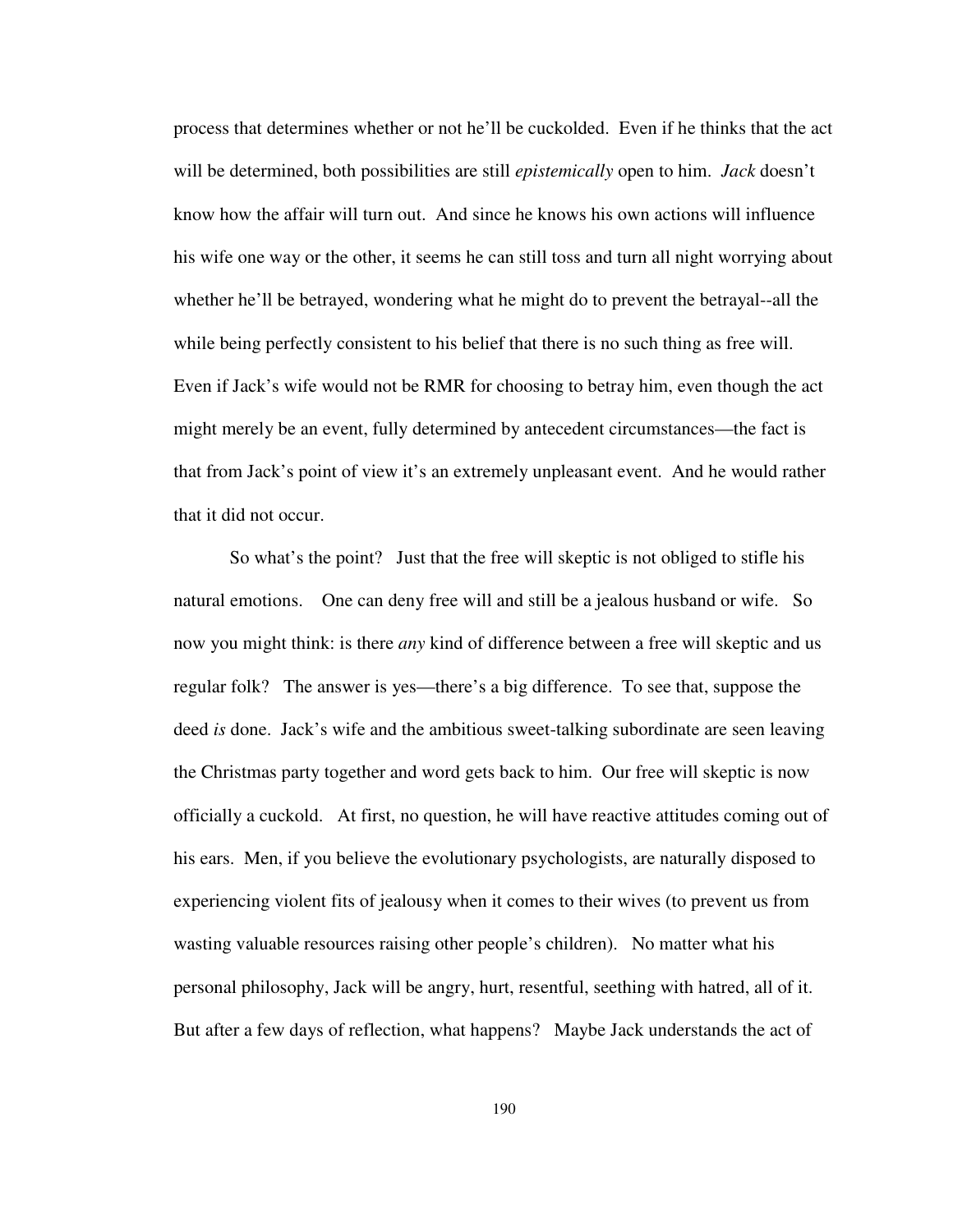betrayal was not "freely chosen"—in the strong sense. Maybe he sees it as one event determined by series of events that were either partially random or that stretch back indefinitely. He might look at his own actions. He might regret all the arguments he started, or the time he went out with those two actresses and didn't come home until two in the morning. But the he might think: well, these acts were also determined, or at least not self-determined, so there's no use dwelling on what "I" could or should have done differently. And maybe, as he reflects further, the hatred and resentment start to diminish, and the shame as well. The gloomy bitter feelings don't disappear entirely, but they lose their edge. Jack is unhappy with the act, the event, this new turn in his life, but maybe the hatred of his wife herself dissolves a bit faster than it would if he truly blamed *her* for the act. He might still want to leave her.<sup>12</sup> But what might have turned into an all-consuming, obsessive hatred, is now a rational rejection of the prospects of his future happiness with his wife.

Objection: This is repulsively cold-blooded! It's inhuman! I'd rather he smashed furniture, and tracked down this low-life and threw him in front of the F train. Something, anything, would be better than this calculated process of objectively assessing the "prospects of his future happiness." Jack's reaction is like Karenin's, the husband from *Anna Karenina*, a born cuckold, totally humorless, one of the least romantic figures in World literature. No wonder he's a cuckold! Who could be satisfied living with a man like that?

j

<sup>12</sup> According to Richard Double "we should replace the question "Was S free in doing *a*?" with "Was *a*  reflective of S's character?" Double, 1990, p. 228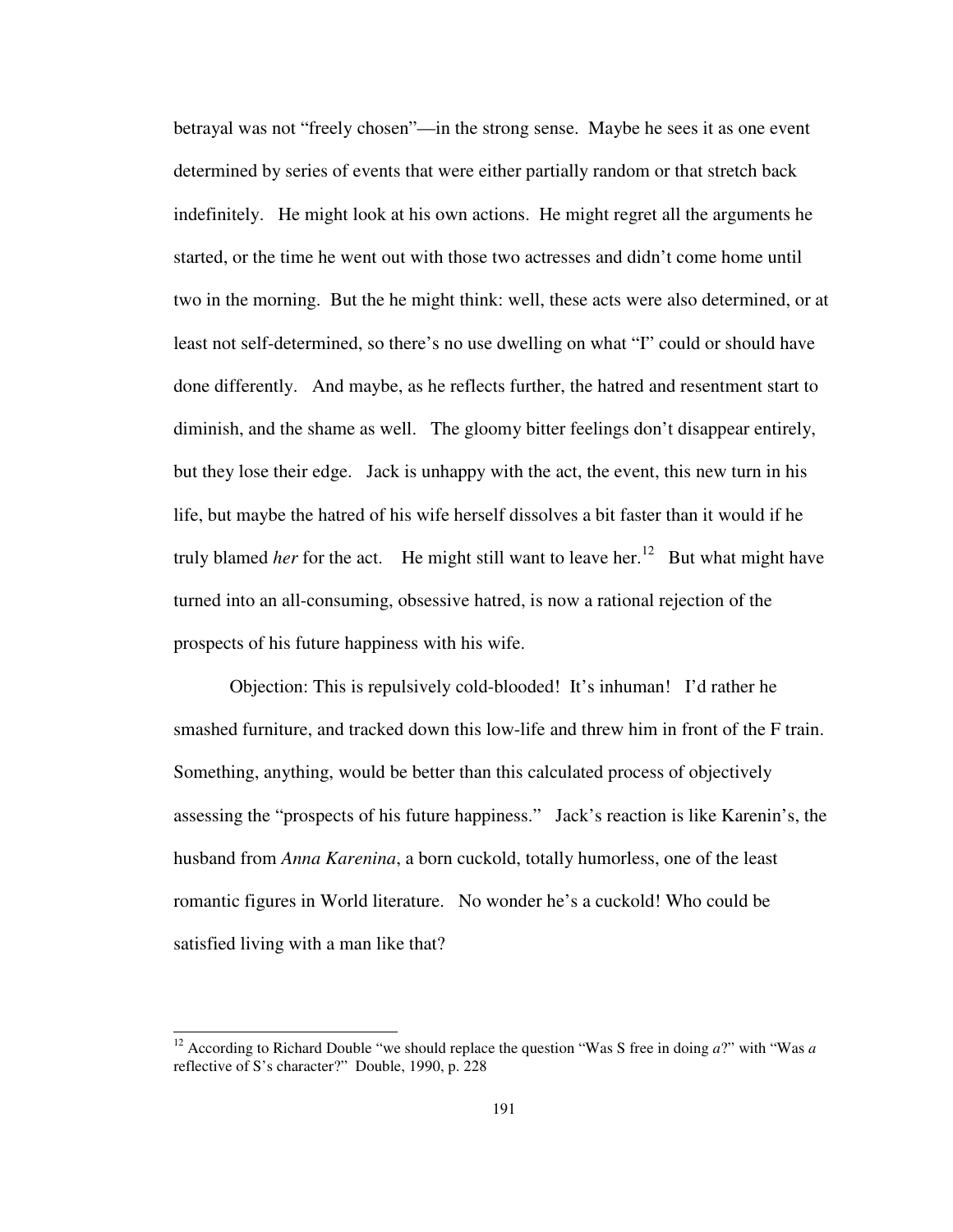Response: if this is your reaction, then I say again that it's my fault for describing it badly. Recall Jacques' thoughts at the prospect of being cuckolded. It's certainly *unusual* to be sanguine about the prospect, but not cold-blooded. Jacques himself is one of the liveliest, warmest, funniest characters in literature. And in fact, that's the real problem with Karenin—not that he doesn't blame Anna for her infidelity, but that he has absolutely no sense of humor. Jack, once the furniture was smashed and he got around to reflection, would likely see the irony, the absurdity, of his situation. Whatever humor there is to derive is going to come out sooner to someone not obsessed with blaming everyone and himself for what happened.

You might still say that there's something not right about his reaction. But not right in what sense? After all, if the argument in Chapter One is correct, his wife's act was not freely chosen—and blame, resentment, and bitter remorse are inappropriate attitudes to take. (Although grief and sorrow would remain appropriate.) Why shouldn't our attitudes match our beliefs about the world? The fact is, cold-blooded or not, inhuman or not, whether it turns him into Karenin or Gandhi or whomever, Jack's response is in some important sense the appropriate response based on a quite plausible view of the world. If the response turns to have some positive or beneficial effect on Jack, that's icing on the cake.

 A personal note. Being known as a free will denier has its drawbacks and one of them is being constantly asked: "What does your wife think of your position?" (Or as Susan Wolf asked my wife at a party: "what's a nice girl like you doing with a man with views like his?") The answer is that my views don't bother her at all. In fact, she

192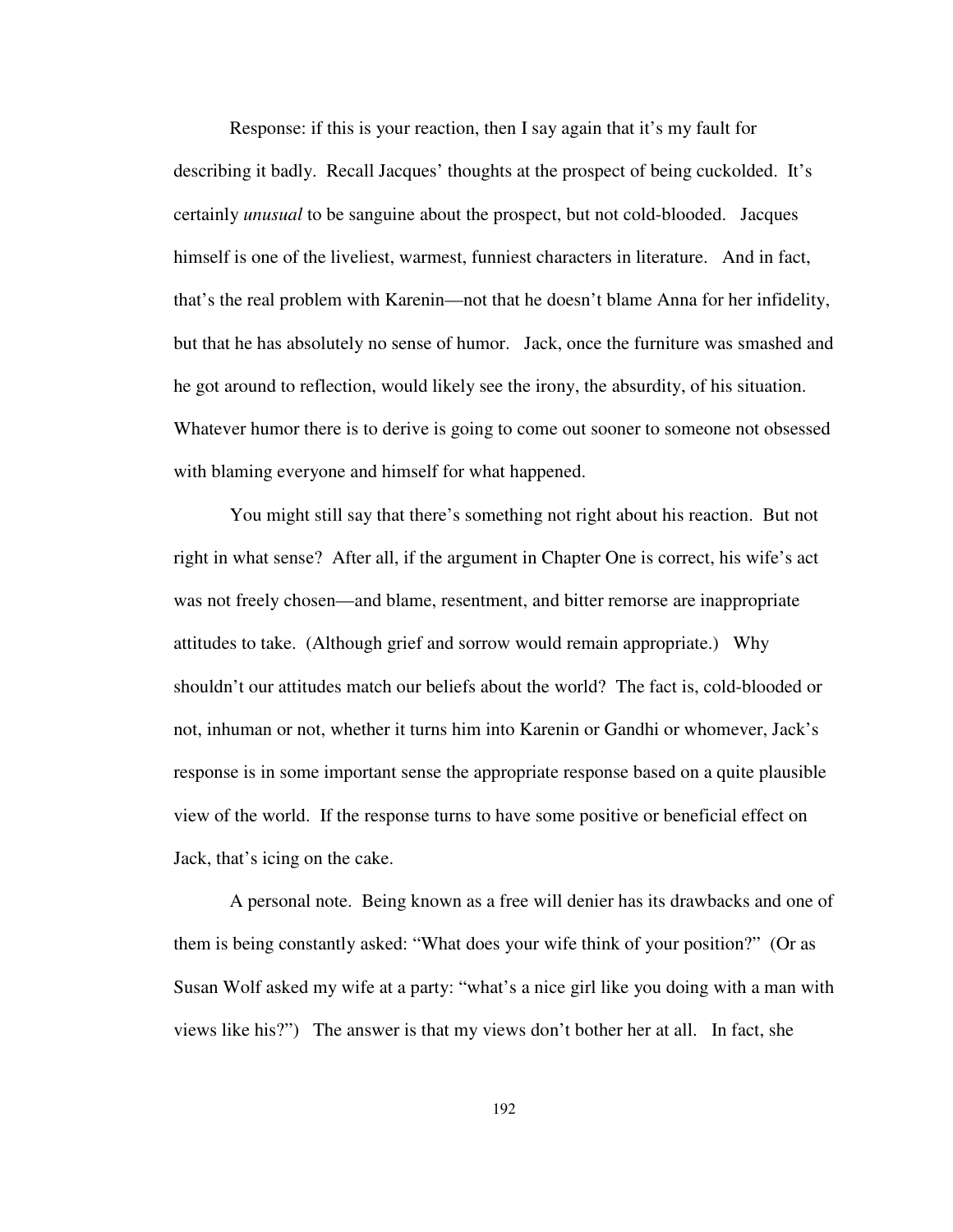agrees with them—although she would never dream of devoting her life to sorting them out. And I would stack up our married life, with its romance, passion, adventure, excitement, bickering, fights, all of it, against that of any 'free will and immortal soul' embracing couple who give the "freely given" gift of love, whatever that might mean. Perhaps this is the best evidence I can present against the Crisis Realists. My situation is actual, not hypothetical. And if something is actual, then it's possible. Of course, you would have to take my word that (1) that I genuinely love my wife, and (2) that when it comes to my marriage, I'm able to be consistent with my denial of free will. But the bottom line is this: if you can find a person you enjoy being with for years and years, who share interests, laughs, adventures—you are about as lucky as you can get, and the luck, and the experience, has nothing to do with whether or not either of you are morally responsible for being who you are.<sup>13</sup>

### *5.7 The Free Will Skeptic as Parent.*

j

Almost a frequent as the "how does your wife feel about this" question is this one: "how are you going to raise your children?" The worry is that the concepts of blame, praise, and responsibility are essential to bringing up a happy, successful, moral child. If you deny the foundation of these concepts, and the child knows this, then the child's upbringing will be impaired. As with the case of marriage, the concern is not entirely groundless, but reports of widespread delinquency would be greatly exaggerated. Indeed, it is worth noting first that child-raising serves as a good

<sup>&</sup>lt;sup>13</sup> These remarks, suitably revised, can apply to any type of romantic relationship and to close friendships as well.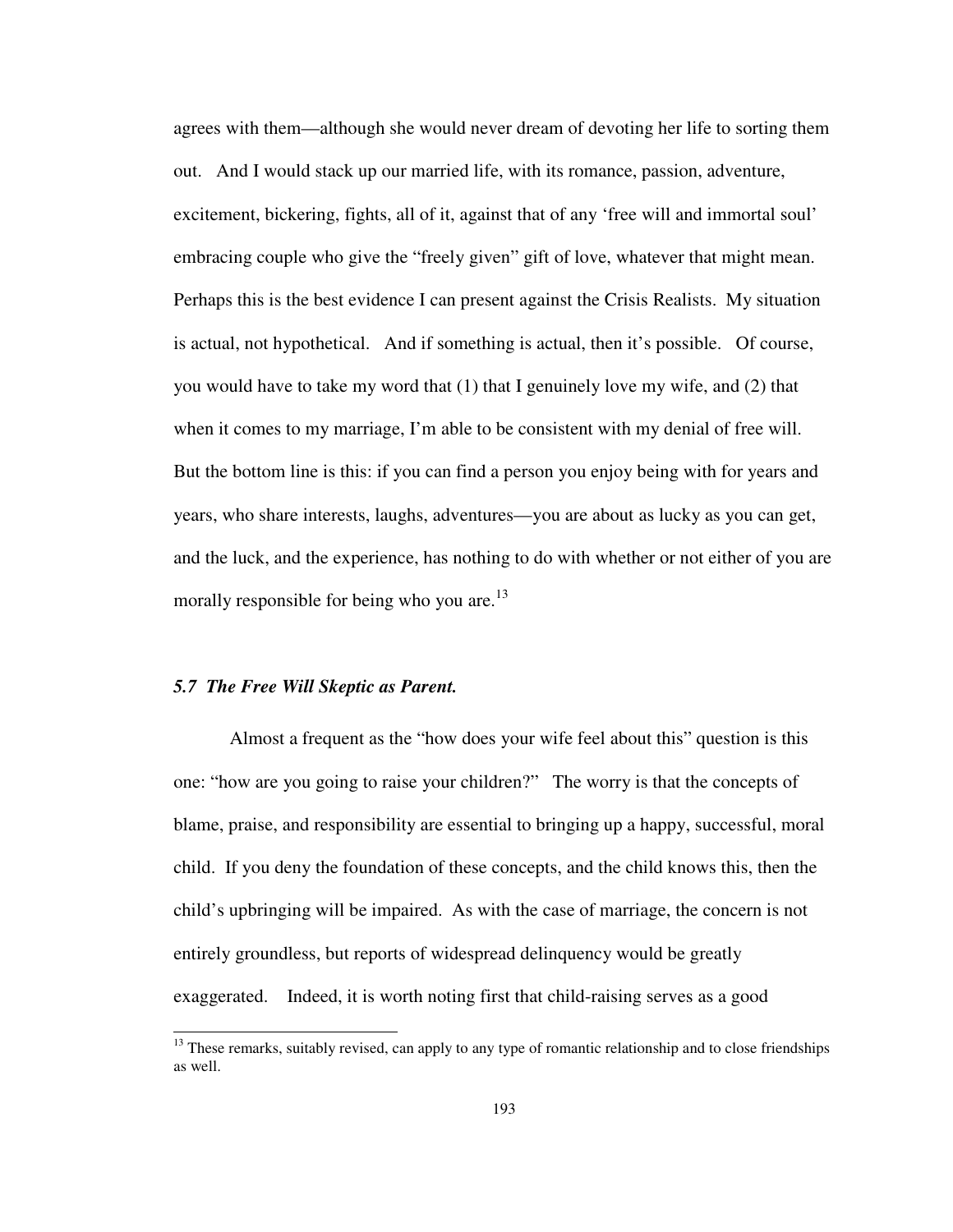example of the distinction between the *pragmatic value* of blame and praise, and the actual *deserving* of them.

 Here's an example. When I was eight, one of my Mom's liberal friends—there were hundreds of them—gave me fifteen T-Shirts and told me I should sell them. On the front of shirts were the words: **"Three Miles the Limit**." On the back: **No Nukes**. (The reference was to the disaster at Three Mile Island.) I can't say I understood the political mission, but I was extremely excited by the prospect of becoming a salesman. So I called my friend and together we set out into the neighborhood on a door-to-door campaign to unload the T-shirts. Both of us thought that our parents would be proud of our entrepreneurial spirit, and so we didn't think it necessary to inform them of our plans.

Now I did not live in a dangerous neighborhood exactly. But it was not the sort of neighborhood in which you wanted your eight-year-old son knocking on doors, being invited in for cookies, and so on. After an hour or two, we split up. The t-shirts were harder to unload than we thought. Meanwhile, our parents became somewhat frantic. Finally, someone in the neighborhood notified them, and we were picked up. As it happened my parents were not nearly as pleased as I expected them to be. In fact, this is the only time I can remember that I was punished corporally—a slap in the face from my father, and a spanking from my mother.

 Now think about this from my parents' point of view. Did they really think I was *deserving* of blame and punishment for what I did. I can't imagine so. How was I supposed to know that there are creeps and perverts out in the world, and that eight-

194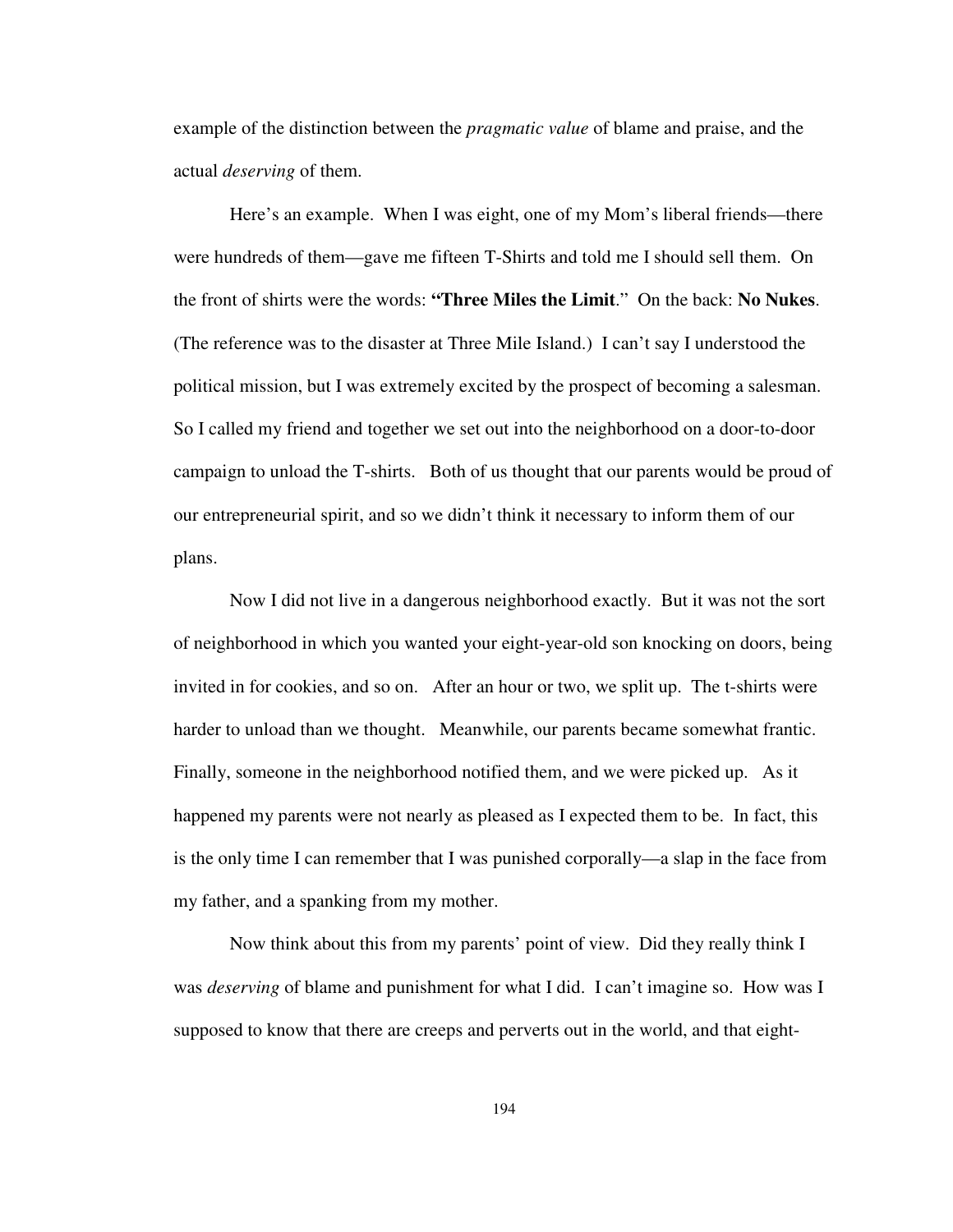year- olds shouldn't be actively seeking *them* out? My intentions were good. All I wanted to do was sell T-Shirts. And yet in my whole childhood, which like most childhoods featured some bad, mean, intentionally disrespectful behavior, this was the one time I was physically punished. Why? Because they wanted to make absolutely sure I never did anything like that again. The punishment was harsh not because I deserved it, but to deter me from similar behavior in the future. And in this sense the punishment and blame were utterly justified. I needed to be deterred from that kind of behavior. Who knows what would have happened if I had knocked on the wrong door?

A lot of parenting is like this, it seems to me. We praise toddlers when they share a toy in order to reinforce that behavior, not because we think they are deserving of praise. When we're proud of our two-year-olds—for their appearance, temperament, athletic ability, or intelligence—it comes not from thinking that they are morally responsible for having these traits, but simply from loving them and being appreciative of who they are. And when we are ashamed of them, we believe, if anything, that it is *us,* not them, who are deserving of blame. Is *all* blame and praise towards children like this? Of course not. I imagine we do start to attribute real (robust) moral responsibility to our children, as they grow older. My point is only this: raising children shows us how the concepts of praise and blame—suitably and radically revised—would still have a place in a free will skeptic's household.

Let us turn, however, to more difficult cases. There is range of ages that does seem to be a little problematic--somewhere between adolescence and the early teenage years. Before this period, in general, we don't treat our children as RMR anyway—our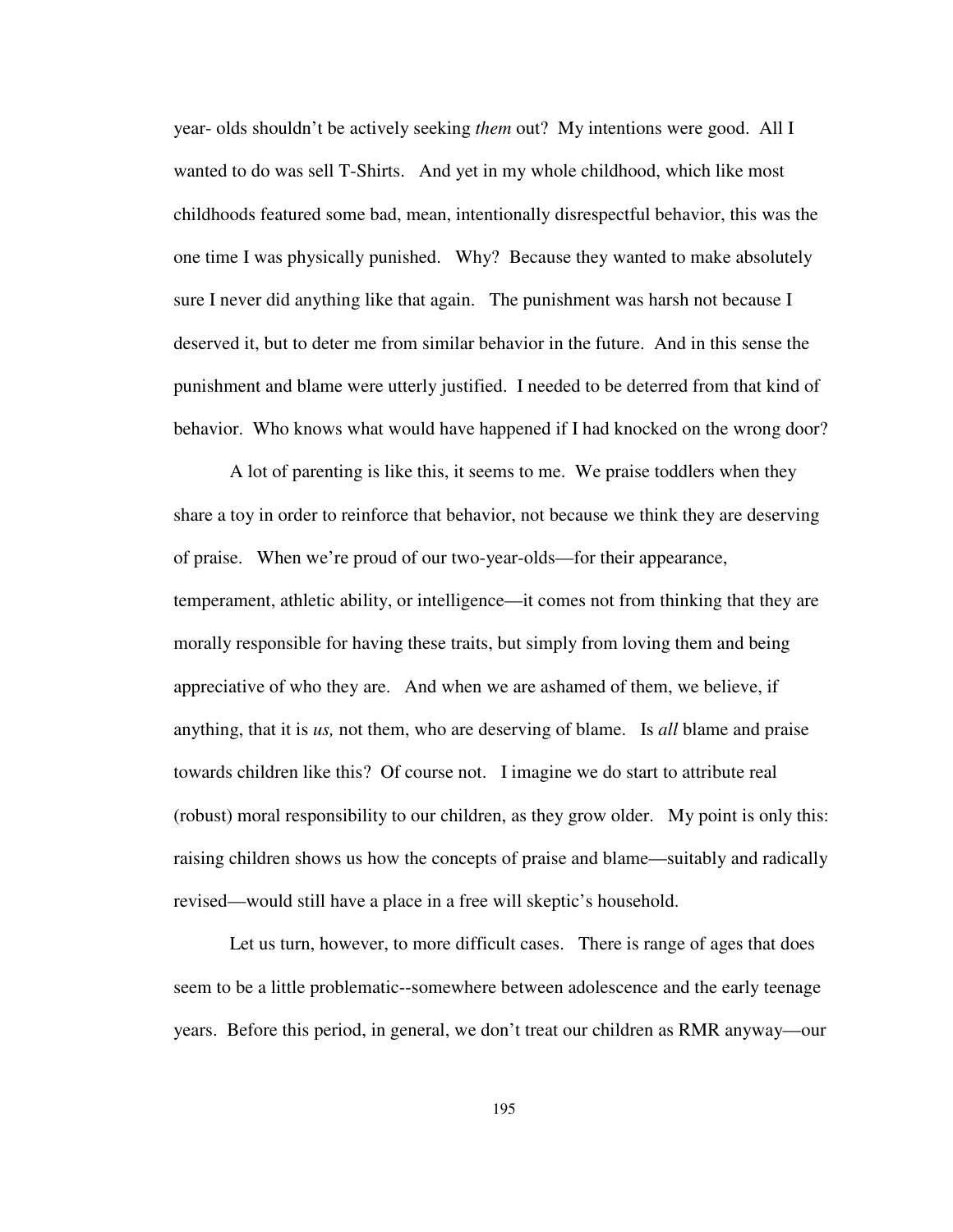punishments are pragmatic in intent and our rewards are either pragmatic or simple expressions of love. Moreover, if you tell an eight year old that he is not robustly morally responsible for his behavior, he will likely have no idea what you're talking about. After this period, when the children go off to college or work, we (hopefully) start to treat them like adults. And so all the considerations discussed in the above section—concerning close adult relationships—would apply. But during adolescence and the early teenage years, the child is able to comprehend (and perhaps exploit) the implications of free will and RMR skepticism, without having the cognitive capacity to understand the position in all of its complexity. ("Well if I don't have free will then why are you grounding me?")

It may also be difficult for a child of thirteen or fourteen not to make the fatalist mistake. It may be difficult for them, upon learning of their parents' skepticism, to understand the ways in which they *are* free and responsible: to understand that they can shape their characters and that they have take-charge-responsibility. No matter what we tell them, they may not believe that it is in their enlightened self-interest to read great but difficult books, to be generous, to keep promises, and to follow the basic rules of society. It may be difficult for them to understand that should do all of these things even if they will not *deserve* praise for doing them, and blame for not doing them.

Consider an example. Lily, a single mother and free will skeptic, has a 13 year old son, Max, who has been caught shoplifting from his grandfather's store. Lily is appalled by this act for many reasons. First, it is not the first time he has been caught for shoplifting—recently he was caught stealing a pair of sunglasses from the Sunglass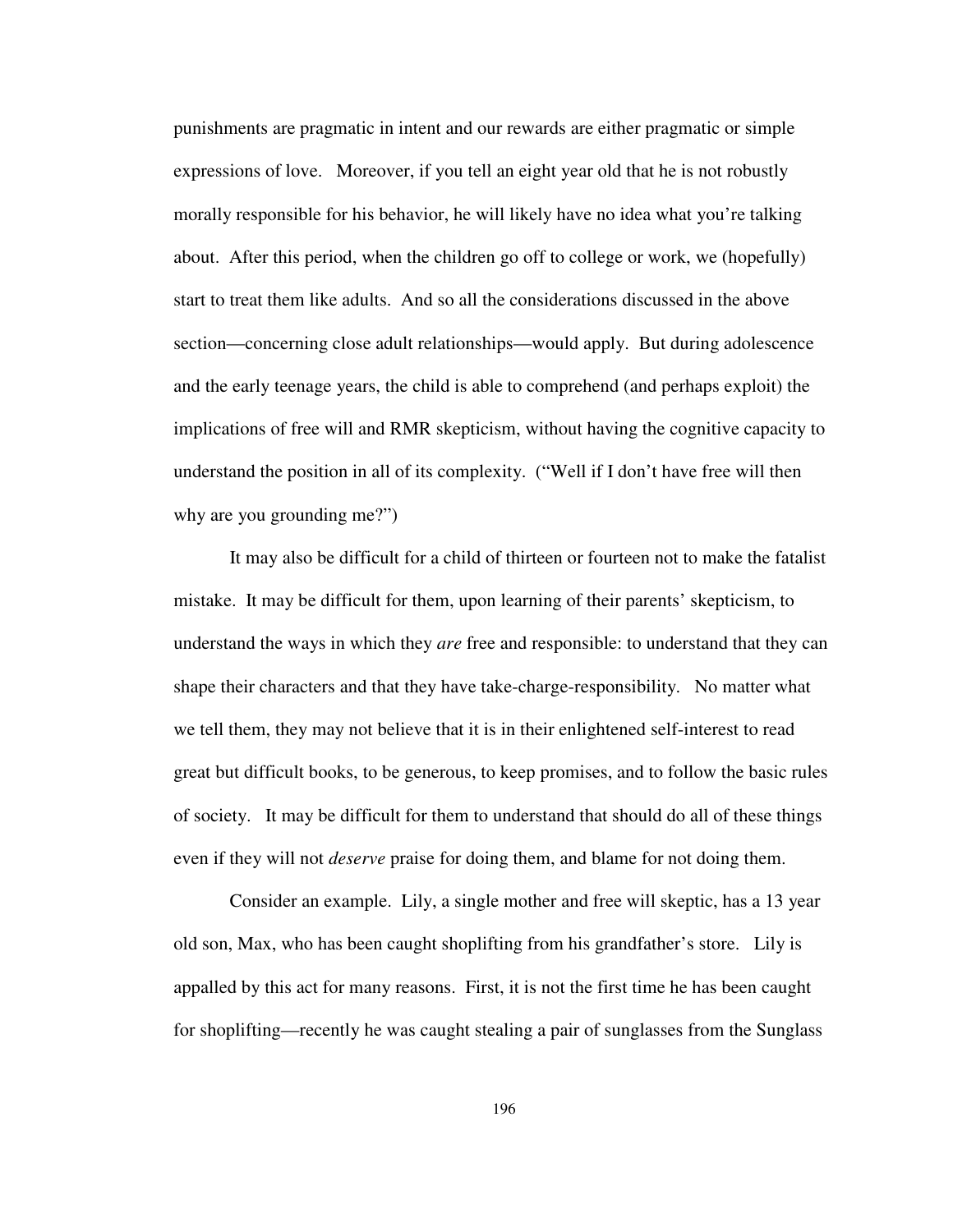Hut at the local mall. But even worse, this act showed a deep lack of respect for his grandfather—a man who helped raise and provide for him when his father could not. It is quite plausible that Lily's first reaction will be one that fails to incorporate her skepticism about free will and RMR. She'll be furious, bitter, resentful. She'll wonder how *he*, Max, could have done such a thing. How he could have *chosen* to do such a thing, perhaps even how he could have *freely chosen* to have done such a thing. But after a day or two she will understand that Max, like everyone else, is not RMR for his behavior. It is deeply disappointing that Max would steal from his grandfather, but in the end, she cannot believe that he deserves blame for this act. The important thing is to make sure that similar acts do not occur again in the future. More importantly, she will want Max to become the type of person who would never choose to steal from anyone, never mind his own grandfather. How should she go about helping Max become this type of person?

It is arguable that one way *not* to go about it is to tell Max that everything in the end comes down to luck, that he is not responsible for his behavior. Max (hopefully) feels some degree of guilt, but lacks the capacity to understand which aspect of the guilt is rational and which is not.<sup>14</sup> If Lily tells Max that he is not RMR for the theft, the guilt may well be diminished. And the feeling of guilt should not be diminished, not if Lily wants to discourage Max from performing similar acts in the future. Lily wants Max to remember how badly he feels, independent of any punishment he gets. This memory will motivate him to refrain from stealing again in the future. Furthermore,

 $14$  See the discussion of guilt in Chapter Four.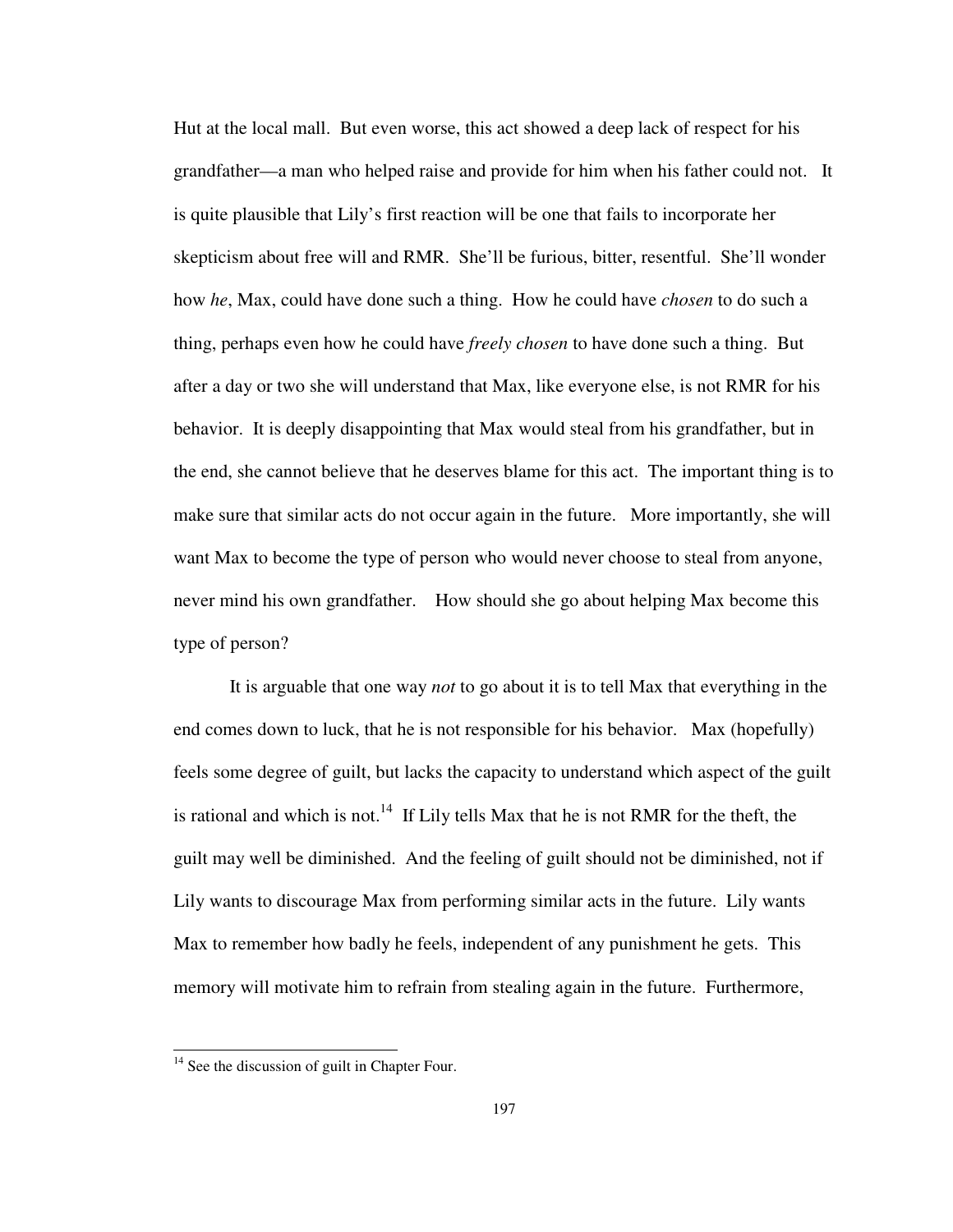Lily likely wants to dish out a fairly severe punishment, and again, this punishment will work more effectively if Max—who is thirteen—feels that it is deserved in the strongest sense. The bottom line is that maintaining the illusion of RMR might be the most effective means of achieving the end that Lily desires: helping Max to become a better person.

Smilansky (2000) uses considerations like these to argue that we should maintain the illusion of free will in *all* cases. But I do not see how this follows. Even if it is true that we should not emphasize our free will skepticism to our teenage children, it would not follow that we should abandon this skepticism in the rest of our relationships, and in our general view of the world. The situation is rather analogous to the question of when an atheist should reveal his (lack of) belief to his son or daughter. Consider a parent, Ben, who does not believe in any kind of personal (or even impersonal) deity but who values many of the rituals in the Jewish tradition. If he tells his daughter too early about his utter lack of belief, she might rightly wonder why she is obliged to go to Temple on the high holidays and pray to nobody. She might wonder why, at the Passover Seder, they repeat stories about a God, who does not exist, parting the red sea, an event that never occurred. She might not yet be able to appreciate the value of a tradition without actual belief. Taking her belief away, then, would remove all the value from the tradition.

Of course, once she turns sixteen or so Ben can explain everything to her, and she will likely understand. But before then, it might not be wise to divulge his personal atheism. Indeed, let us assume that it is not. Does this mean that Ben should embrace

198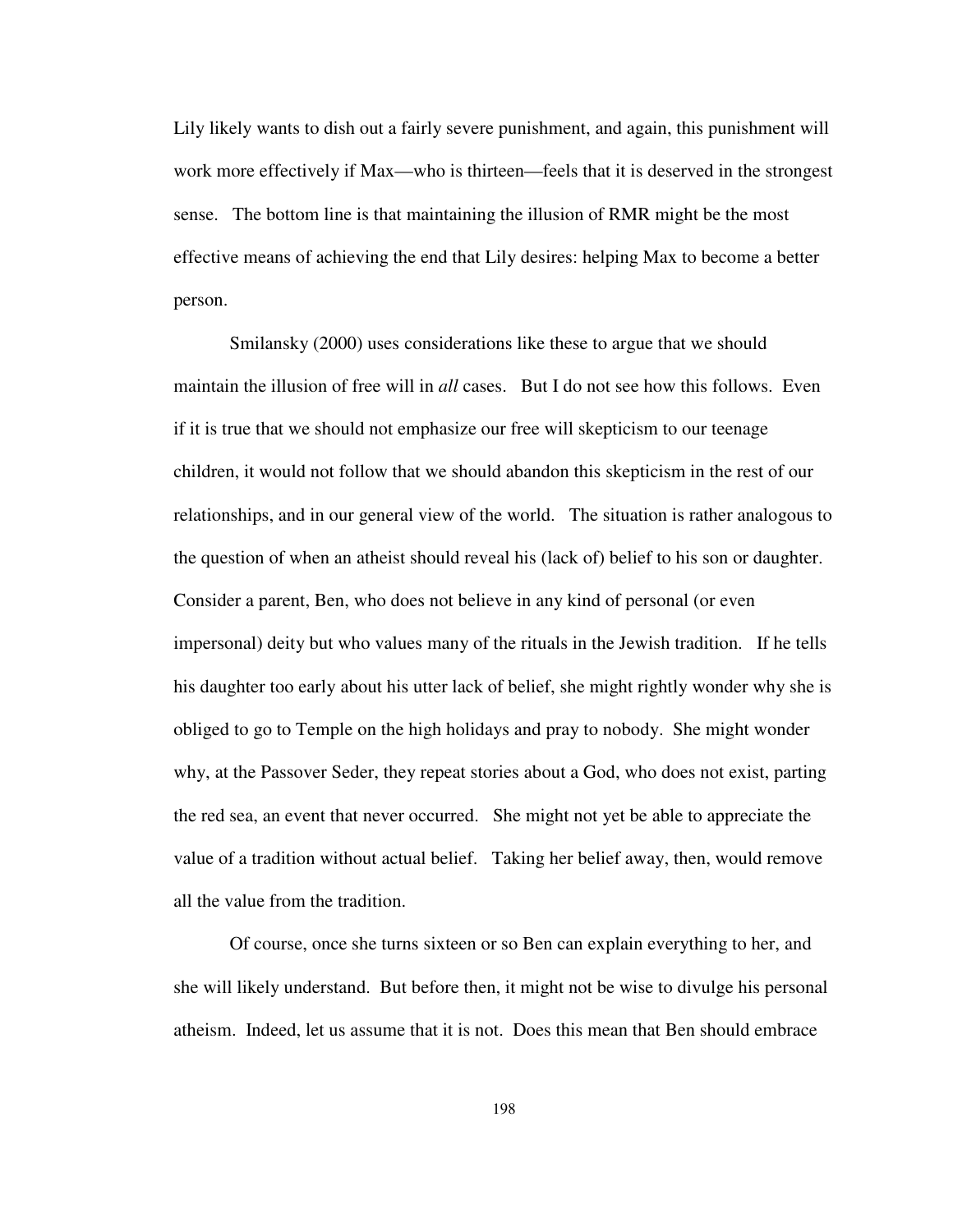the theistic worldview entirely? Should he conduct his affairs at work, with his wife, when he travels, as though he believed in God simply because he is pretending at certain times with his daughter that He does? Surely not.

I conclude that the most one can say about the implications of free will skepticism on childrearing is this: It may—*may*—not be a good idea to express one's skepticism to an adolescent child. And so in situations where we are with this child, and the question of robust moral responsibility comes up, we might (might!) be better off maintaining the illusion. But even if this is the case, free will skeptics have no reason to abandon free will skepticism as a philosophical position, nor should their decision to maintain the illusion of free will with their adolescent children affect the broader application of this illusion elsewhere.

# *5.8* **The Caveat**

-

There is one area of life in which I agree with Smilansky about maintaining the illusion, and that is in the world of sports. For some reason, abandoning a belief in free will and RMR when I think about baseball, for instance, would take a lot of the fun out of being a fan. I can bring myself to believe that Hitler, McVeigh, and the guy who stole my car are not RMR for their actions and characters, but I have a much harder time doing this for Grady Little.<sup>15</sup> Even more important, when the Yankees fail, when

<sup>&</sup>lt;sup>15</sup> Little, of course, made the single most idiotic managerial decision in the history of major league baseball when he left a clearly fatigued Pedro Martinez in the game so that the Yankees could tie, and then go on to win, game 7 of the 2003 ALCS.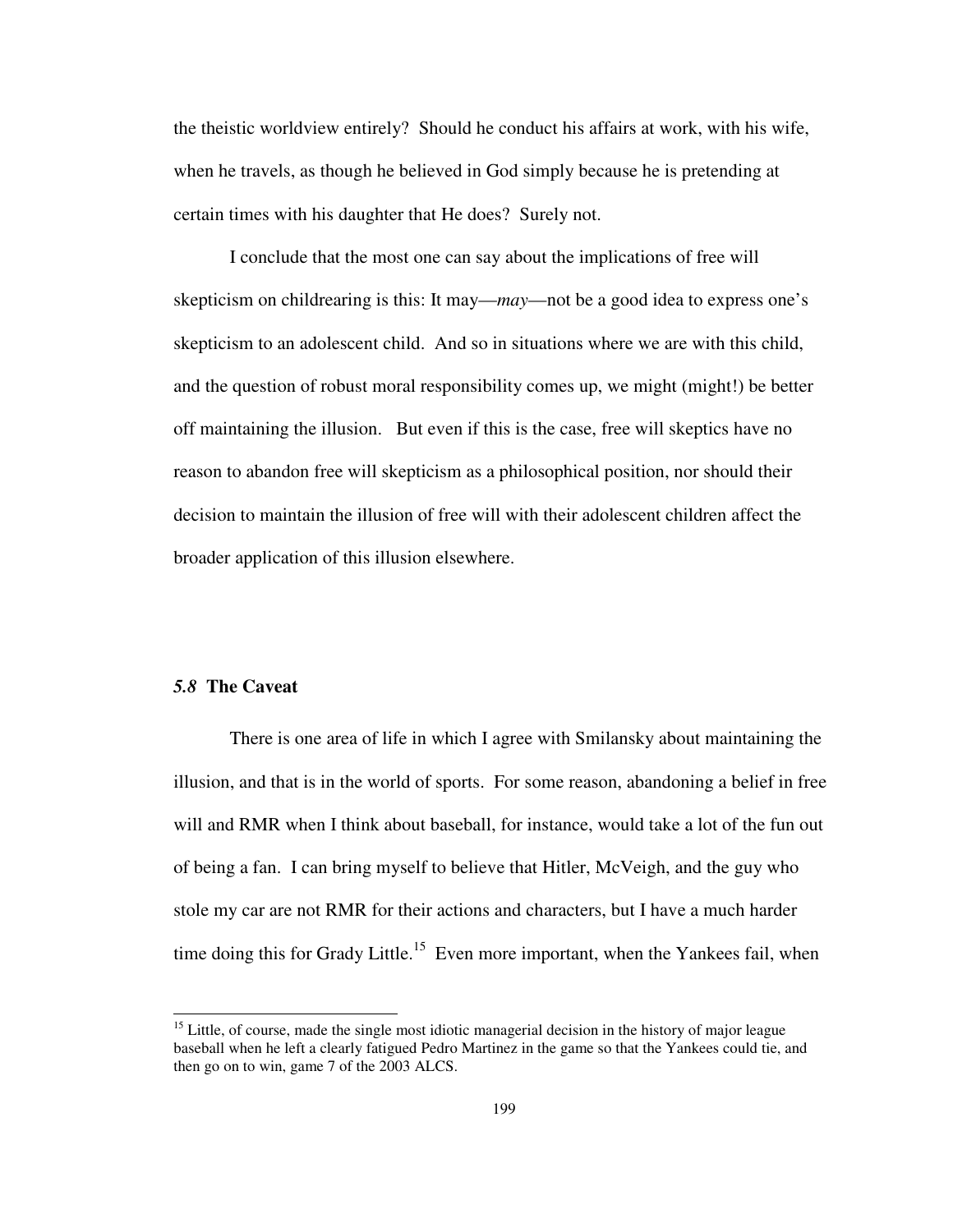they are humiliated, I *value* the feeling that they deserve their humiliation. Without that feeling how could Red Sox fans enjoy the rivalry? How could we storm around like madmen when they lose and gloat endlessly when they win? Something about a full appreciation of sports seems to require a suspension of disbelief. We must see the athletes and coaches as RMR for their behavior.

I should not say 'we' here, because it's very possible that others might not need to attribute RMR to sports figures in order to enjoy the competition. Perhaps Tamler Sommers requires this because of the nature of being a Boston sports fan. If you grow up in Boston, you hate the Yankees, and you think that that they deserve every horrible thing that happens to them (with the exception of Thurman Munson's plane crash). I have an unusually intense and angry relationship with professional sports. A more casual, light-hearted fan might find the sports world one of the easiest places to give up the belief in RMR. Not me.

But now someone might plausibly object: "Ok, for you it's sports. For me, it's interpersonal relationships, married life, raising children, and my career. Just as you need the illusion of RMR for sports to be fun (if you call that fun), I need to maintain the illusion in order for these aspects of life to be rich and rewarding. If you allow yourself your lapse, why I can't allow myself mine?"

The answer, of course, is that you can. If, after deep examination of the problem, you find that you can't live a fulfilling life without the illusion of RMR in many areas of your experience, then I suppose you ought to follow Smilansky and maintain the illusion. This would not make Smilansky right in general, about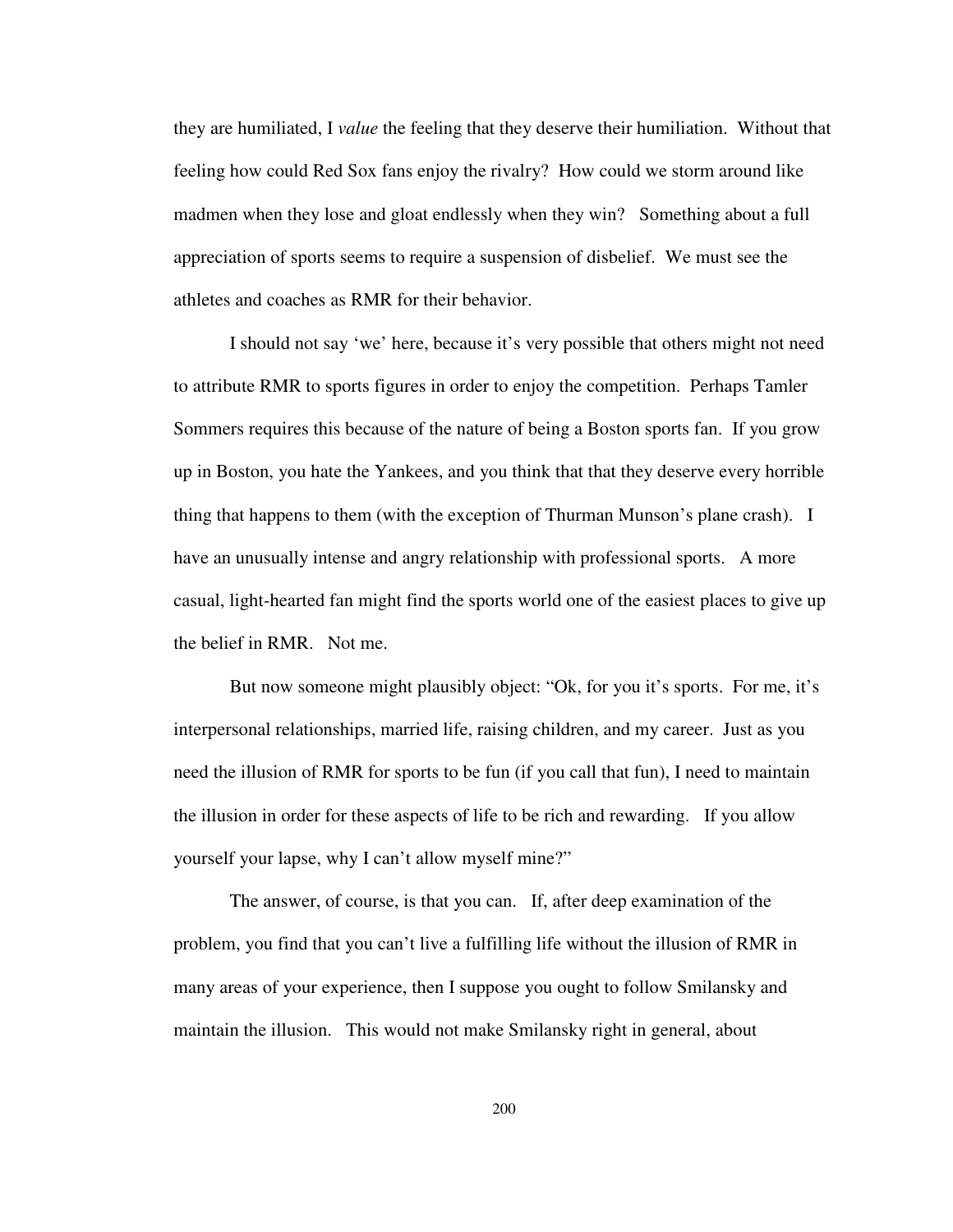everyone, but it would make him right about you. The problem is that most people assume that the illusion needs to be maintained *without* deep examination or introspection. I have presented the arguments and remarks in this chapter in order to at least raise the possibility that we can live a happy, fulfilling, moral life while at the same time being (mostly) consistent with the view that there is no such thing as free will. I believe that this is true for most people, but perhaps not for everyone. I suspect it is to some degree a matter of temperament. So if, after deep examination, you do not regard the prospects of free will denial as optimistically as I do, then perhaps, you ought to maintain the illusion in those aspects of your life that require it. More precisely, perhaps you ought to lay aside your beliefs about RMR *at those times* and just enjoy the ride—just as I do when watching sports.

But if we do choose to maintain the illusion, we should remember three things:

(1) *It is an illusion*. Alex Rodriguez is not *really* deserving of blame for his actions or his character (hard as that might be to believe). Nor is your ten year old child, your husband, wife, or co-worker who seems intent on maneuvering her way past you on the corporate ladder. In our reflective moments, we have to recognize this, because it is the truth. We often suspend disbelief when watching a film, or reading a detective novel, and we might do so when maintaining the illusion of RMR. But when we come out of the movie theater, the world is still the world. We should never forget that in reality no one is RMR for anything.

(2) *No one else should suffer because we choose to maintain the illusion.* If we choose to set aside free will skepticism in one area of our experience, it is a personal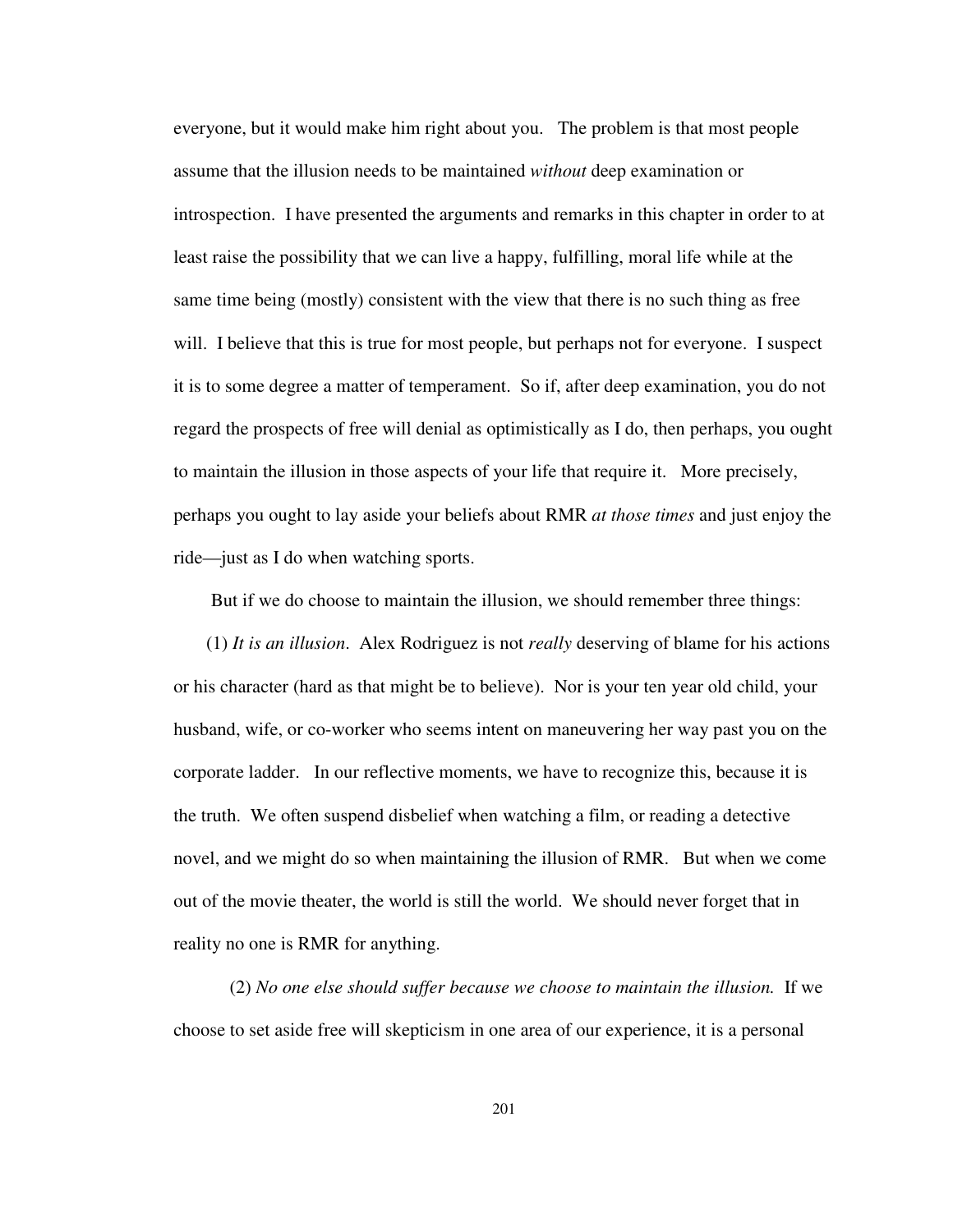choice that we are making in order to achieve a certain desired end. It corresponds neither to the truth, nor to how things *ought* to be in any objective sense. If anyone was genuine harmed by my injection of RMR into sports (and baseball in particular), I would no longer permit myself this indulgence. Similarly, if the illusion of RMR is resulting in retributive acts that harm others unjustly, then we should not allow ourselves to indulge in it—even if we find the illusion attractive.<sup>16</sup>

And finally (3) *Our dependence on the illusion of RMR may diminish over time.*  As I argue in Chapters Three and Four, the weakening of our commitment to free will and RMR is gradual. It may happen over the course of many years. Therefore we should not assume that just because we seem to require the illusion of RMR in some aspect of life now, we will still require next year at this time. I may find next season that my enjoyment of baseball no longer requires seeing Gary Sheffield as *deserving* of getting hit with a Schilling fastball even though he has been hanging over the plate and whining to the umpire the entire game. And you may find that you do not need to see your spouse as RMR for his or her character or behavior in order for your love to be as deep and passionate as ever. If we are going to consciously, *intentionally* delude ourselves, it seems that we should regularly examine whether or not the illusion is still necessary. If it is not, and if we place some value on having our beliefs and attitudes be as consistent as possible, it follows that we should discard the illusion.

<sup>&</sup>lt;sup>16</sup> This claim is easy to defend from a utilitarian perspective, but how, one might ask, is it consistent with moral skepticism? The moral skeptic would have to frame this in terms of a hypothetical imperative: 'if you do not wish to harm people unjustly, then you should not allow the illusion of RMR to cause someone else to suffer. (For if RMR is an illusion, then the suffering will not be deserved.)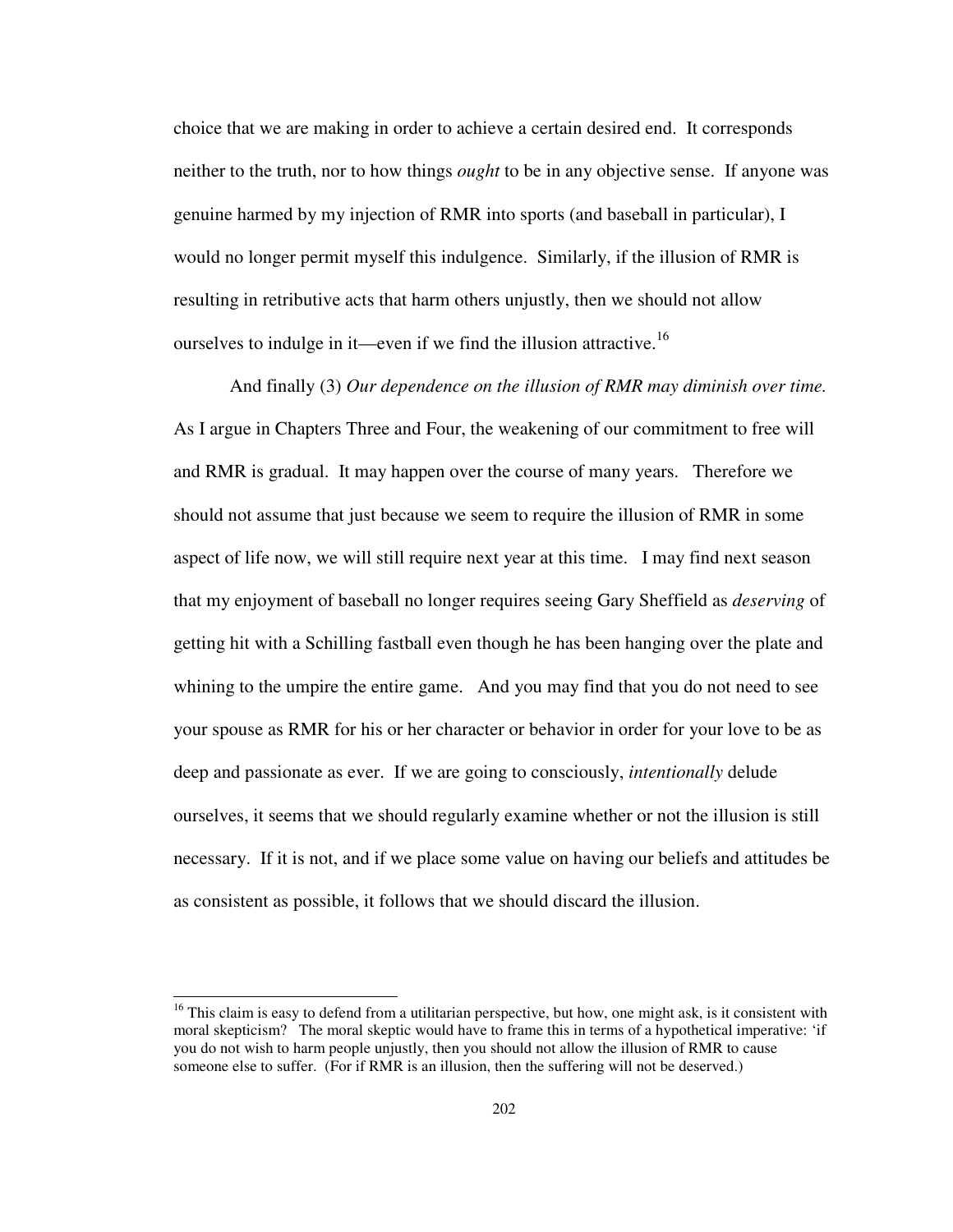### *5.9 Concluding Remarks: Life—Indignation Free (almost).*

 These are indignant times. Reading newspapers, blogs, talking to friends, coworkers, colleagues, watching television news, it often seems as though we live in a state of perpetual moral outrage. It is harder and harder to avoid hearing things that make us angry, bitter, self-righteous. The pervasiveness of moral outrage is likely a relatively new development for our species. Until quite recently in evolutionary history, the patterns in the social world that would inspire our indignation could not have occurred as frequently. Why? Because when the transgressions occurred, we had to be *present* (or at least in the immediate vicinity.)<sup>17</sup> In prehistoric times, there were no media, no reports about what was going on in other parts of the world. We could only become indignant about something that was occurring in *our* own tribe or group. Now, when someone has a late-term abortion in California, they'll hear about it in Mississippi. If a school board decides to teach creationism in schools in Kansas, they'll hear about it in Massachusetts. Witness the uproar over the recent decision to remove the feeding tube from a woman who had been in a persistent vegetative state for fifteen years. Thousands protested this decision furiously all over America. There was outrage from every corner, on all sides of the issue—everyone convinced of their moral superiority. (Marge Simpson's remark about marriage applies just as well to political debate.) Nothing remotely like this could have occurred before the information age.

 The irony is: in a world without robust moral responsibility, indignation is almost entirely irrational. It doesn't matter if you're a conservative outraged at the

 $17$  And, as noted in Chapter 3, these predispositions were calibrated to serve long-term reproductive goals.